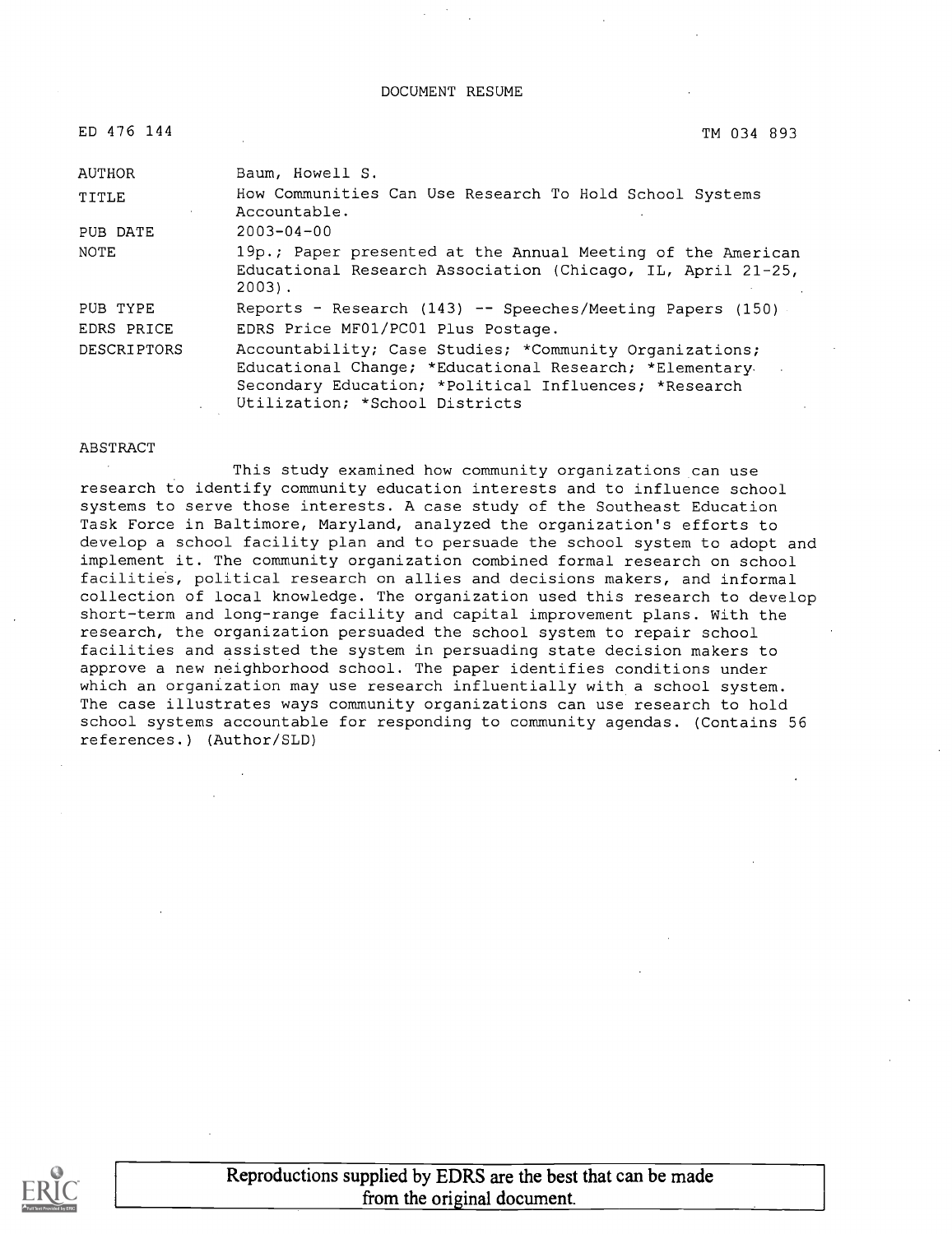İ

# HOW COMMUNITIES CAN USE RESEARCH TO HOLD SCHOOL SYSTEMS ACCOUNTABLE

PERMISSION TO REPRODUCE AND DISSEMINATE THIS MATERIAL HAS BEEN GRANTED BY

H. Baum

TO THE EDUCATIONAL RESOURCES INFORMATION CENTER (ERIC)

1

U.S. DEPARTMENT OF EDUCATION<br>Office of Educational Research and Improvement Office of Educational Research and Improvement EDUCATIONAL RESOURCES INFORMATION CENTER (ERIC)<br>This document has been reproduced as<br>received from the person or organization<br>originating it. Minor changes have been made to improve reproduction quality.

Points of view or opinions stated in this document do not necessarily represent official OERI position or policy.

Howell S. Baum

University of Maryland

Urban Studies and Planning Program

controlled the same special

1229 Architecture Building

College Park, MD 20742

(301) 405-6792; fax: (301) 314-9583

hb36@umail.umd.edu

# BEST COPY AVAILABLE

Prepared for presentation at the American Educational Research Association Annual Meeting,

ł

Chicago, Illinois, April 21-25, 2003.



TM034893

2

 $\mathcal{L}$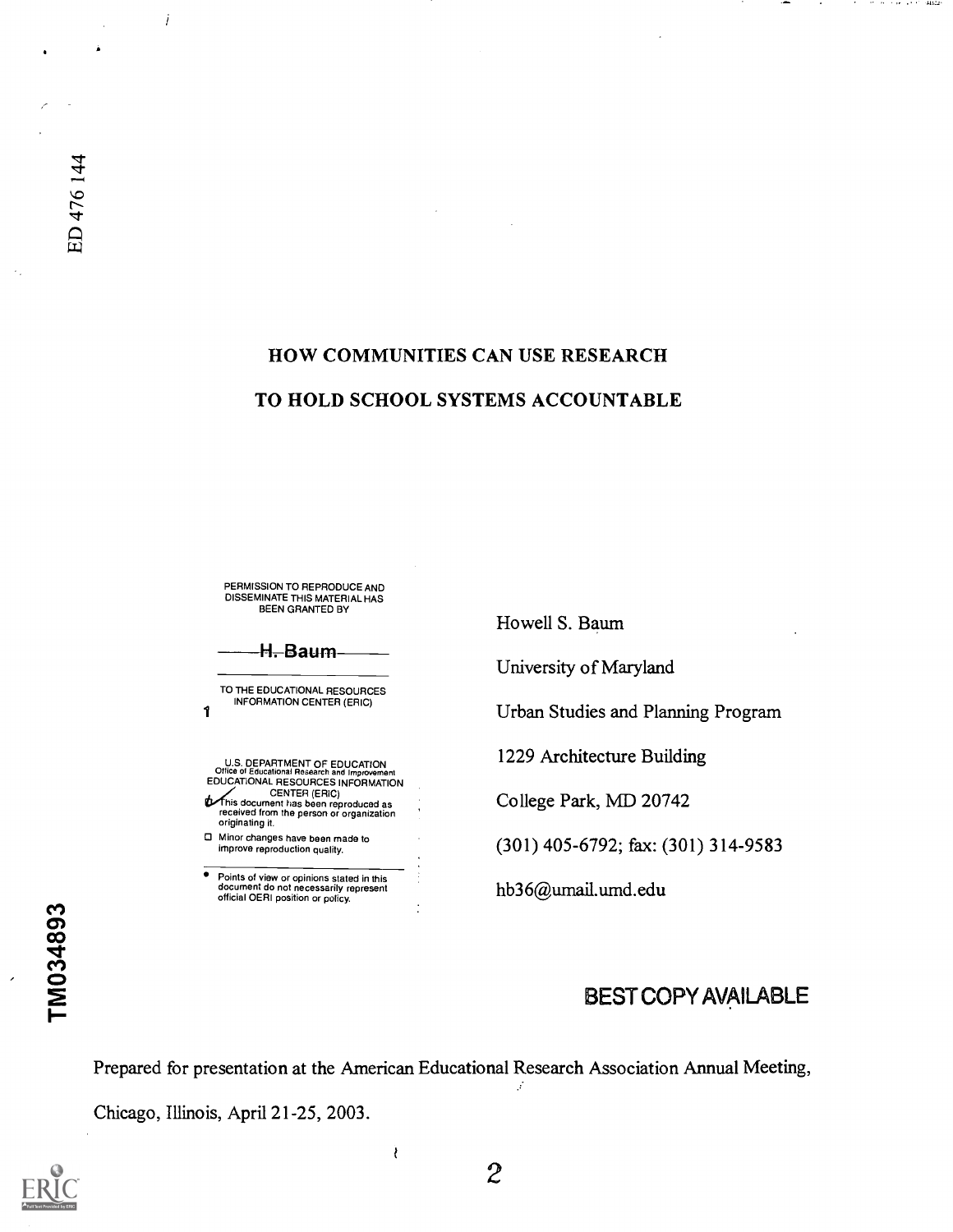### HOW COMMUNITIES CAN USE RESEARCH TO HOLD SCHOOL SYSTEMS ACCOUNTABLE

#### ABSTRACT

This paper examines how community organizations may use research to identify community education interests and to influence school systems to serve those interests. A case study of the Southeast Education Task Force in Baltimore, Maryland, analyzes the organization's efforts to develop a school facility plan and to persuade the school system to adopt and implement it. The community organization combined formal research on school facilities, political research on allies and decision makers, and informal collection of local knowledge. The organization used this research to develop short-term and long-range facility and capital improvement plans. With the research, the organization persuaded the school system to repair school facilities and assisted the system in persuading State decision makers to approve a new neighborhood school. The paper identifies conditions under which community organizations are likely to conduct and use research, as well as conditions under which they may use research influentially with a school system. The case illustrates ways community organizations can use research to hold school systems accountable for responding to community agendas.

Key words: community organizations, school facilities, school systems, research use, accountability

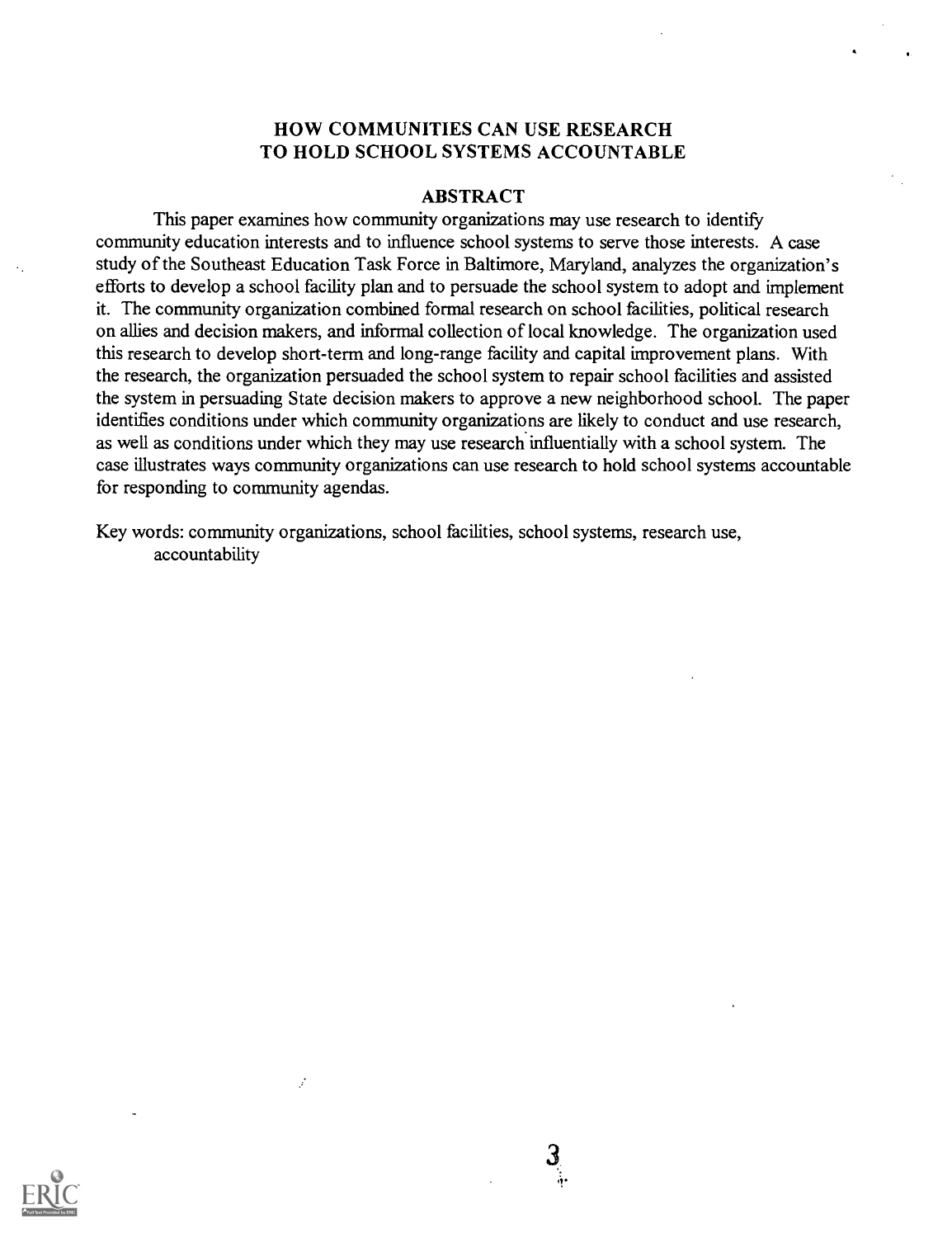## HOW COMMUNITIES CAN USE RESEARCH TO HOLD SCHOOL SYSTEMS ACCOUNTABLE

The Leave No Child Behind Act is one of many school reform initiatives that emphasize the importance of using research to design educational programs. Most of the debate focuses on curriculum and pedagogy, with the burden of scientific proof placed on school systems. This paper extends that discussion in two dimensions. First, it looks at school facilities. Second, it considers how communities may conduct research as a basis for school system decisions.

The paper analyzes conditions under which a community organization may use scientific research to hold a school system accountable for providing adequate facilities for low achieving students in high poverty schools. This inquiry has two parts. One examines when and how a community organization may develop and use research. The other looks at when and how a community organization using research can influence a school system.

The paper explores these questions by analyzing a case study of the Southeast Education Task Force, a grass-roots community organization created in 1995 to improve the schools of Southeast Baltimore, Maryland. The case focuses on efforts to develop and use research to prepare a neighborhood school facilities plan and to persuade the school system to implement the plan. The paper's first section presents a perspective for the study. The second describes the study's research methods. The third presents the case. The fourth draws conclusions and lessons for community action in school reform.

#### FRAMEWORK

#### School Facilities

When James Coleman and his colleagues looked for associations between school facilities and student achievement, they concluded that facilities apparently have slight impact on student learning. They found that students' family backgrounds, particularly socio-economic status, matter a great deal (Coleman, et al., 1966). Curriculum and pedagogy, on the one hand, and family and community culture and conditions, on the other, both strongly influence student learning. Within this context, however, school buildings affect students in two ways: through symbolic meanings and effects of the physical structures.

The most consistent case regarding the educational consequences of buildings' symbolic meanings has been presented by civil rights advocates calling attention to racial and associated class inequalities in school facilities. They argue that familiar, easily recognizable, once legally sanctioned disparities teach racial minority and lower-income students that society values them less than white and middle class students, suggest that society may not have ready places for them as adults, and may discourage them from trying to learn at school (for example, Anyon, 1997; Fordham and Ogbu, 1986; Irons, 2002; Kluger, 1975; Patterson, 2001).

At the same time, the physical characteristics of school buildings, whatever their financial costs or symbolic meanings, can affect teachers' and students' efforts and success. Their consequences may be idiosyncratic to specific local conditions and may be difficult to chart, as with the effects of a school's location on a student body's racial composition and children's learning or the impact of faulty heating, ventilation, and air conditioning on teachers and students. For these reasons, Coleman and his colleagues lacked data on many consequential facility characteristics. Consistent with racial and class differences in facilities, minorities and the poor are particularly likely to have problematic facilities.

A school's location and zoning affect the size of its enrollment and, in turn, class size. Good small schools have an educational advantage over larger schools (Clinchy, 2000; Meier,

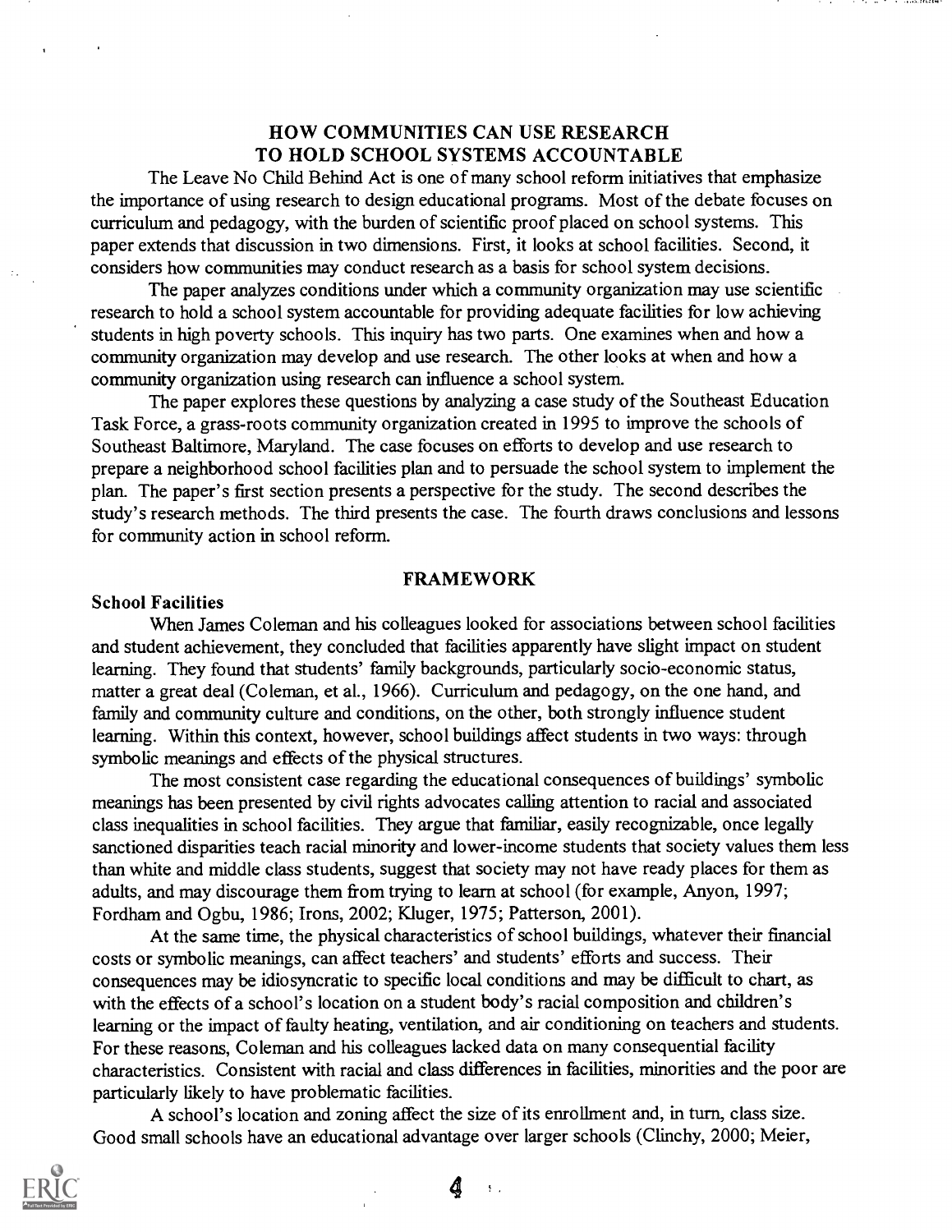2002). Small classes have significant positive effects for children in the early elementary grades (Mosteller, 1995). Location and zoning also shape a school's racial and economic composition. Low-income African-American students do better academically in racially mixed schools than in segregated schools (Eaton, 2001; Orfield, 2001; Orfield and Eaton, 1996; Rubinowitz and Rosenbaum, 2000; Schofield, 1995; Wells and Crain, 1997). School location and zoning, by regulating the distances from students' homes to their schools, affect the likelihood that parents involve themselves in their children's schools. Parent involvement, in turn, contributes to children's academic success (Epstein, 2001; Henderson and Berla, 1994). Finally, location and zoning affect the routes to school, with impacts on whether children must, for example, pass through hostile neighborhoods or gang turf or cross dangerous streets or railroad tracks.

The size of a school building, in conjunction with local demography and zoning, affects overall enrollment and class size. A school's internal structure can influence children's learning in various ways. Students need space in which they can periodically release physical energy. They need a library and computer center for access to learning resources. The older grades require science laboratories. Students of all ages can benefit from facilities for art and music, which research suggests are associated with academic success. In general, a particular concern if a building is converted from one grade configuration to another, facilities should be of a scale appropriate for students using them. One other general requirement is that facilities be congruent with teaching methods for enrolled students. For example, many schools constructed in the 1970's were built as "schools without walls," meant to allow children to circulate among "learning stations" for different lessons. Whatever the original merits of this design, a number of urban schools without internal walls now provide little architectural structure for teaching and maintaining discipline with predominantly low-income African American student bodies.

Finally, the condition of a school's facilities affects academic work. Adequate heating, ventilation, and air conditioning are necessary for comfortable teaching and learning, and their failure or absence pose health problems to asthmatics and others. Leaky roofs or windows, leadcontaminated drinking water, and peeling asbestos pose a range of distractions and health risks.

#### Community Involvement

School systems normally make decisions about new construction with little public involvement. Once schools are built, systems treat their maintenance or improvement largely as administrative matters. Parents may become concerned about facility problems, but because few school systems have regular public discussion of facility conditions, parents are left to present their views as episodic complaints. School officials may discount parents' concerns by observing that community members lack solid, systematic information about conditions or students' needs. Such responses, if made in good faith, raise questions about what knowledge should influence system conditions. More generally, they pose the question of how community members should organize their knowledge and themselves to affect system decisions. Some observers of school reform have looked for community activism as a spur to policy change and stimulus to student learning (Bryk, et al., 1998; Cibulka and Kritek, 1996; Epstein, 2001; Fullan, 2001; Hargreaves, 2000; Hess, 1991; Noguera, 2001; Sarason, 1995; Stone, et al.,, 2001).

Community organizations are the main vehicle through which parents and neighborhood residents try to influence public policies and practices (Bobo, Kendall, and Max, 2001; Fisher, 1994; Kahn, 1999; Staples, 1991). Analysis of the 1960's community action programs suggests

 $5\overline{)}$ 



2

and the second second

¢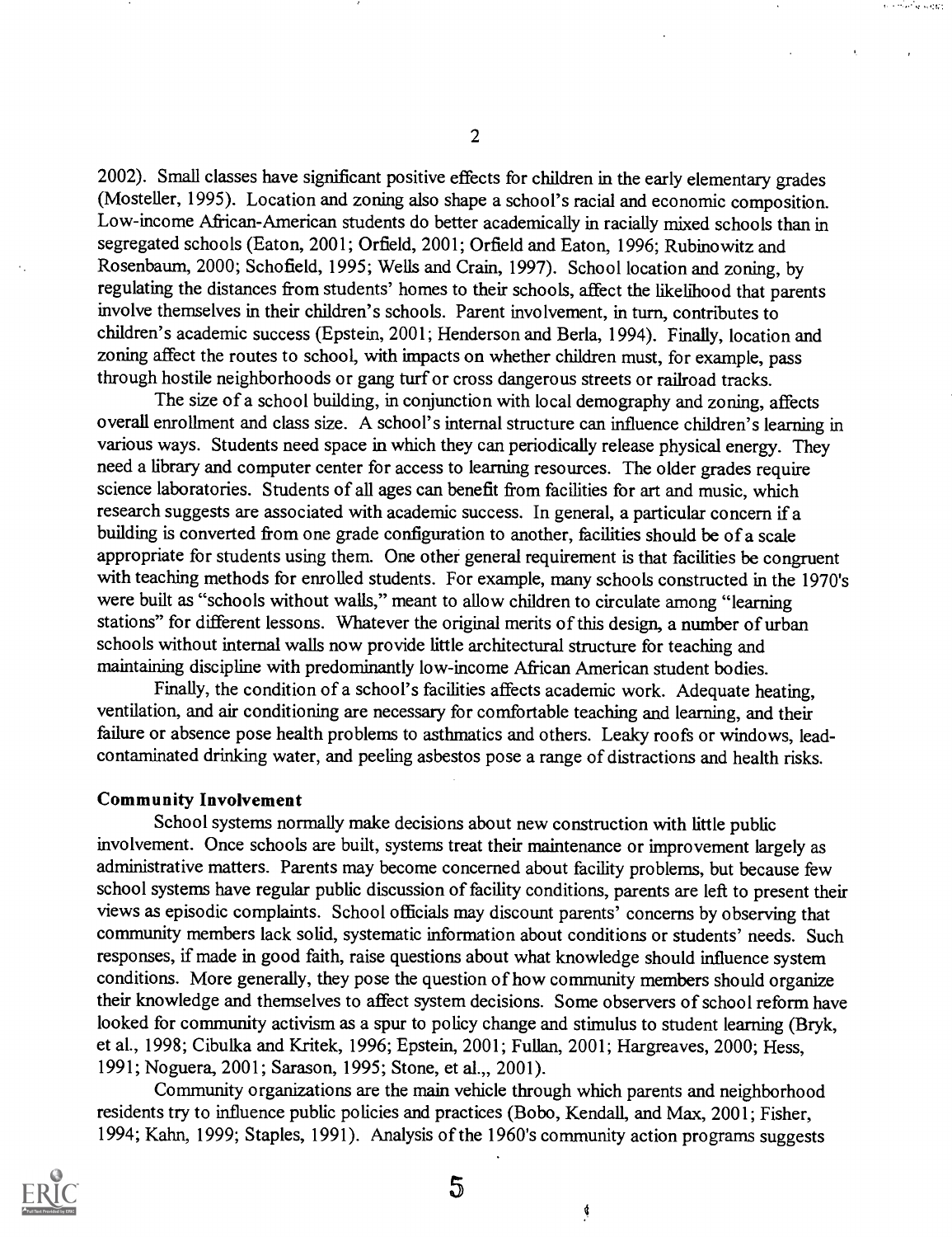that community action is shaped by three "logics" (Marris and Rein, 1982; see Baum, in press). A normative "logic of participation" encourages everyone interested in an issue to join public activity to do something about it. Yet only a small number of people participate in community organizations. For one thing, few issues arouse widespread interest. In addition, participation has opportunity costs: attendance at meetings with uncertain, perhaps long-term results must displace other activities that may bring definite, short-term rewards. Moreover, activism requires skills and self-confidence. Middle class professionals are more likely to participate in community organizations than people who have lower incomes or less formal education, single parents who must care for children alone, or those whose native language is not English.

Further, education differs from most other issues community organizations consider in an important respect. Because education is virtually a public monopoly, few outside school systems have educational expertise or experience in planning or running schools. To the contrary, ordinary citizens are intimidated by the complexity of curriculum and pedagogy and, even when they are deeply concerned about schooling, doubt they have the knowledge or authority to say anything to policy makers. Professional educators, for their part, tend to claim they have all expertise necessary for teaching children, and system officials commonly resist sharing information with outsiders. Thus education discourages community involvement.

Whatever the extent of participation, how and what those involved decide are governed by a "logic of action": participants look for some action on which they can agree, almost irrespective of its intrinsic merits. In this respect, community organizations are like many organizations that treat decision making as a "garbage can" (Olsen, 1976). Participants throw together problems they want to solve, interventions they want to enact, and roles they want to take, mix and match some that most people like, and rationalize the result as deliberate problem solving.

The selection from which community members choose their actions in education is typically sparse. Laypersons have most confidence in identifying problems, less certainty about solutions for them, and little assurance about their own roles in improving things. Although parents may be concerned that their children are learning little, they find it easier to talk about the quality of facilities, an administrator's demeanor, or the vagaries of class scheduling than curriculum and pedagogy. Still, even if they can match a simple "solution" to a complex problem, they often stop because they cannot find a role for themselves in system decision making. As a result, community participants have difficulty taking action.

Researchers, planners, and funders would prefer that community organizations involved in education follow a normative "logic of research" in choosing whatever actions they pursue. They should systematically analyze available evidence on problems, survey possible interventions, and choose actions that reasonably fit problems at hand (McDonald, 1992, 1993; Podl, et al., 1992). Indeed, the proponents of this position would assert, if community organizations engaged in research, they would develop the expertise and confidence to participate and act.

Most community organizations, however, are poorly, if at all, funded, overextended, and busy. Program management and fundraising leave little time, resources, or expertise for research. Some community organizations plan, but few do systematic research. Moreover, in the education field there is no network of technical assistance organizations to which a community group can turn. For all these reasons, parents and other community members normally have little information for interpreting school conditions or making a case about them to system officials. Their activities are likely to be opportunistic, and they will be unable to match the sophistication of the system's



3

**Security Angles**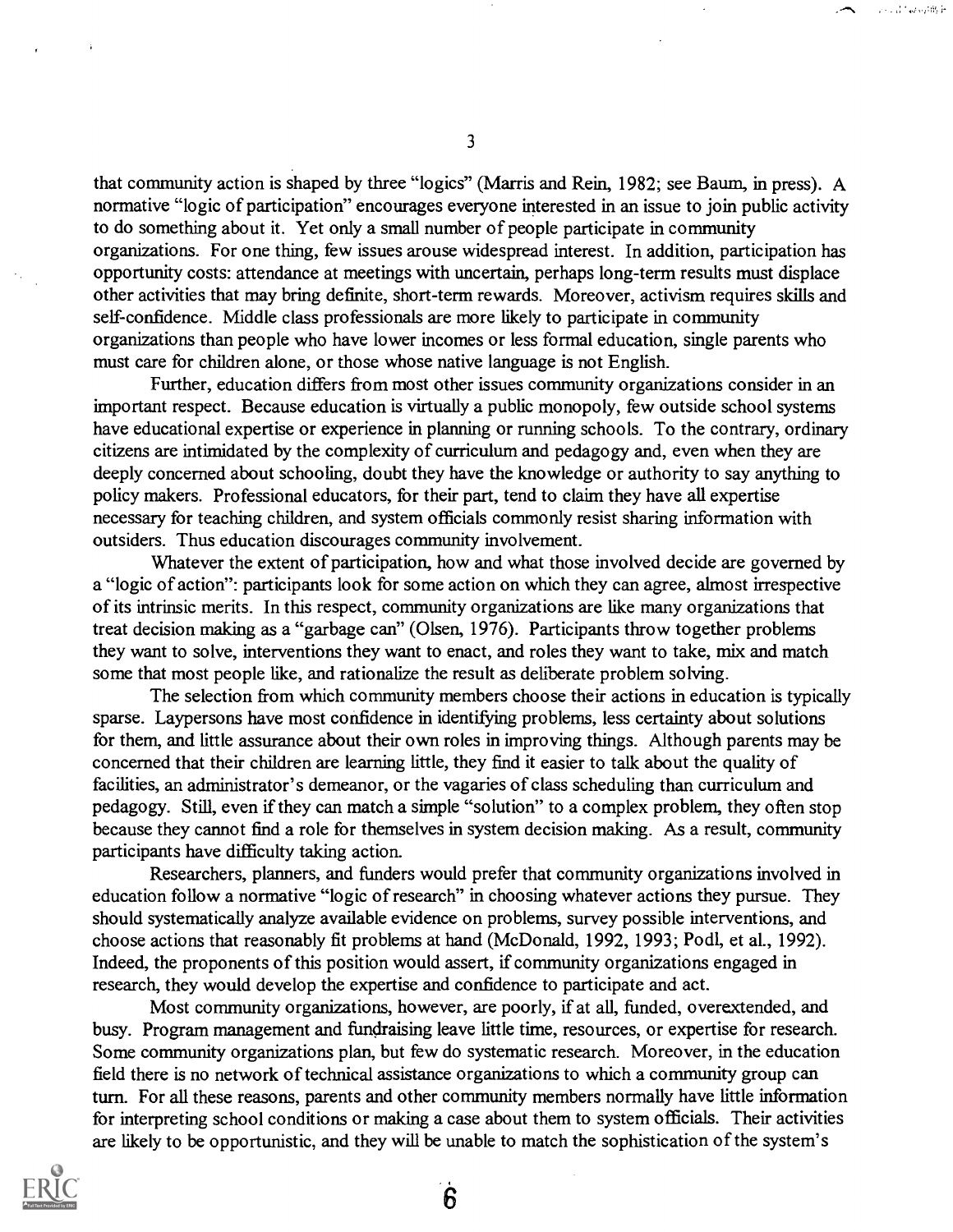data in discussing issues.

Nevertheless, community members have organized to improve local schools. Progressive era reformers focused on school administration, disciplinary practices, and student health. Some parents lobbied for better facilities (Reese, 2002). More recently, lower-income parents and community members have organized to address a wide range of issues (Gold, Simon, and Brown, 2002; Gray and Weeldreyer, 2001; Mediratta and Fruchter, 2001; Shirley, 1997; Warren, 2001; Williams, 1989). Their agendas include disciplinary policies, resource distribution, tracking, high stakes testing, curriculum inclusiveness, youth empowerment, safety, teaching quality and relationships, language access, school relations with children and parents, superintendent selection, school privatization, and facilities. A growing number of organizations are using research to analyze issues and promote interventions (Mediratta and Fruchter, 2001).

4

the constitution in

### RESEARCH QUESTIONS AND METHOD

This paper presents the case of the Southeast Education Task Force, a Baltimore community organization established in 1995 to improve 16 neighborhood schools. The Task Force has organized parents, developed a full-service community school, provided a school consultation on student discipline, shaped the Empowerment Zone education agenda, prepared a community plan on education, and developed a community school facilities plan, in addition to implementing various other projects (Baum, 1999, 2000, 2001, in press; Gray and Weeldreyer, 2001). The case presentation here focuses on the preparation of and efforts to implement the facility plan. The organization engaged in research in developing the plan and appealed to research in urging the school system to implement it.

The paper analyzes the case with a focus on two questions. First, what conditions led to the community organization's engagement in research? Second, in what ways was the organization able to use research in influencing school system decisions?

The study is based on 11 years of research. From 1991 through 1994 I engaged in field research to study a Southeast Baltimore community planning process, which recommended forming a community organization to improve schools (Baum, 1997). In 1995 I was co-founder of the Southeast Education Task Force as part of a partnership between the University of Maryland's Urban Studies and Planning Program and community activists.

I have studied the Task Force through a combination of field research and action research. Observant participation, including note-taking, interviewing, and document analysis, has provided data about the organization and its activities. Observation of its actions has provided data regarding educational issues, the dynamics of the local school system, and the community organization's capacity to act. I have shared reflections with other participants and have discussed with others their perceptions of the organization, its activities, and its effectiveness.

#### THE SOUTHEAST EDUCATION TASK FORCE

Southeast Baltimore is a declining urban industrial area. It was once the place of first settlement for immigrants and became the city's industrial center. Home to vital working-class white ethnic communities in the mid-twentieth century, it was hard hit by the departure of manufacturing soon after. Employment declined, families with resources moved to the suburbs, businesses closed down or moved, and houses and stores fell vacant.

Income for the 1990 population of 78,000 was low: 16 of the 26 Southeast census tracts

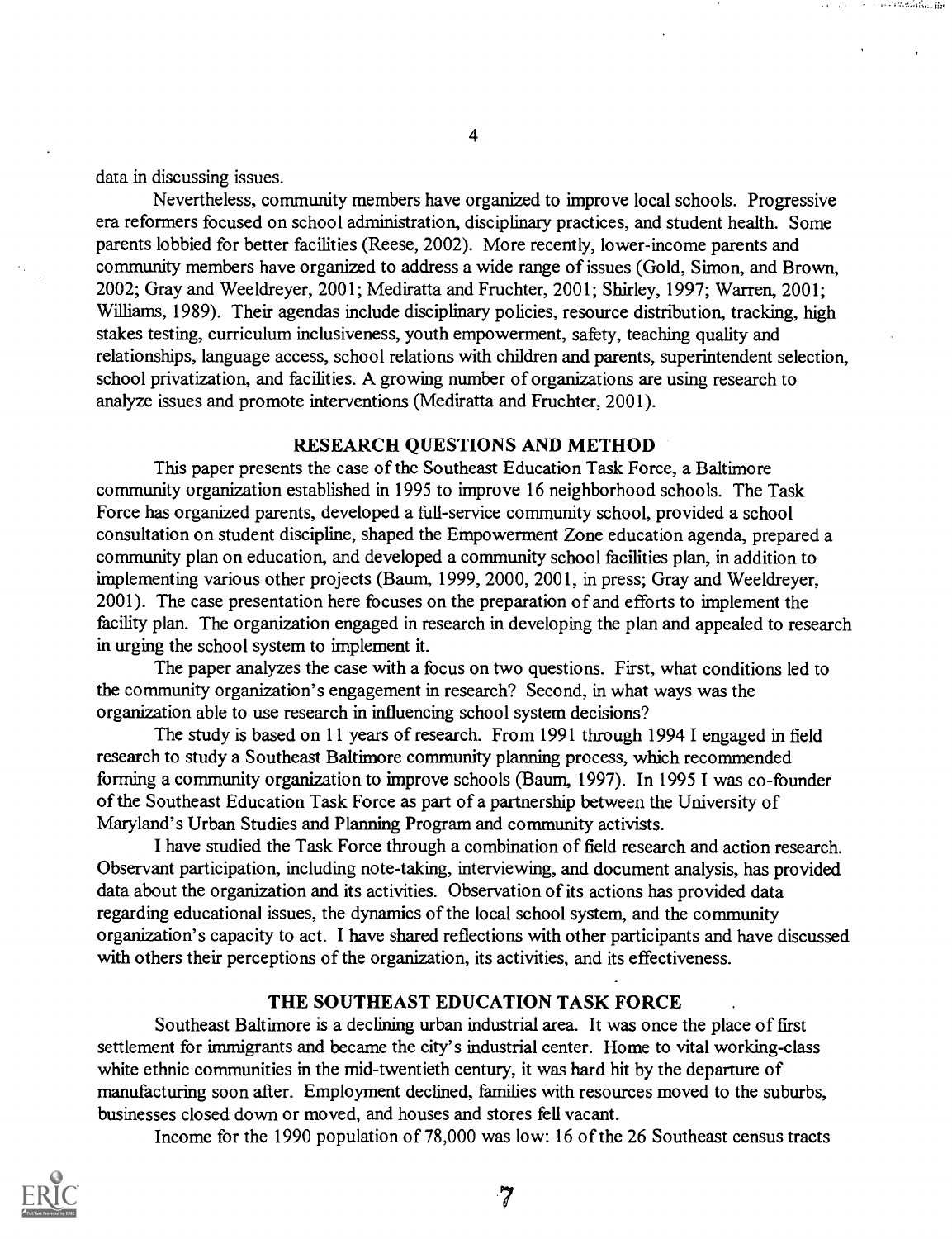had median household incomes below the modest city median of \$24.045, and seven were under \$20,000. Forty-four per cent of households rented, up from 42 per cent in 1980. Racially, 72 per cent of residents were white, 25 per cent African American, and the rest American Indian, Hispanic, or Asian (Baltimore City Department of Planning, 1992). However, because relatively few white families had young children and because some of them went to Catholic schools, 62 per cent of students in Southeast public schools were African American, and only 31 per cent were non-Hispanic white (Southeast Education Task Force, 1999).

Southeast Baltimore has 11 elementary schools, four middle schools, and a high school. High-stakes tests presented a picture of little success in 1994, just before the Task Force started. On the Maryland School Performance Assessment Program test, an average of 9 per cent of Southeast third graders performed at a "satisfactory" level, 11 per cent of fifth graders did, and 5 per cent of eighth graders did. Only six of the eleven elementary schools had more than 10 per cent scoring "satisfactory" in even half the subjects in the third and fifth grades. Only four had at least 20 per cent "satisfactory" in even one area (Baltimore City Public Schools, 1994). In nearby suburban Howard County, percentages were in the 40's, 50's and 60's (Maryland State Department of Education, 1994). On the nationally normed CTBS, fifth grade Southeast reading scores were at the  $36<sup>th</sup>$  percentile, and fifth grade mathematics scores were at the  $45<sup>th</sup>$  percentile (Southeast Education Task Force, 1999).

A Southeast community plan advocated forming an organization to study and improve the schools (Southeast Planning Council, 1993). In early 1995, with support from the U. S. Department of Education's Urban Community Service Program, I joined some activists in forming the Southeast Education Task Force. Bobby English, a community leader and director of the Julie Community Center, a family service center, became Task Force chair

The first two years included a number of accomplishments. The Task Force surveyed principals, teachers, parents, and students at the schools. Community members and educators endorsed an agenda of building school-community relations, improving school safety, strengthening programs, and increasing resources. Parent organizers worked at three schools. University faculty and students consulted to a school on student discipline. The Task Force joined federal and state education officials and academics to influence the local Empowerment Zone's education agenda (Baum, 1999). English, in a dual role as Task Force chair and Julie Center director, put health and social programs in an elementary school as the start of a full-service community school. Several hundred community members and educators participated in these activities.

Nevertheless, during much of this time a core group of 15 struggled to define an action agenda and a role for themselves in school reform. Though most were middle class, college educated professionals, they had trouble grasping school issues. The superintendent had pledged help, but his staff withheld information. Principals saw little benefit from a community group and gave it little mind. The more Task Force members thought about the schools, the more they recognized the complexity of issues and their own limited understanding. They had trouble recruiting community members with the interest, time, and confidence to participate. Toward the end of 1996, people talked about giving up.

In late 1996, the Task Force convened Southeast principals and presented ideas for community initiatives. The administrators had mixed reactions to the proposals but strongly endorsed a role for a community organization that would, among other things, support them with

 $\cdot$ 

8

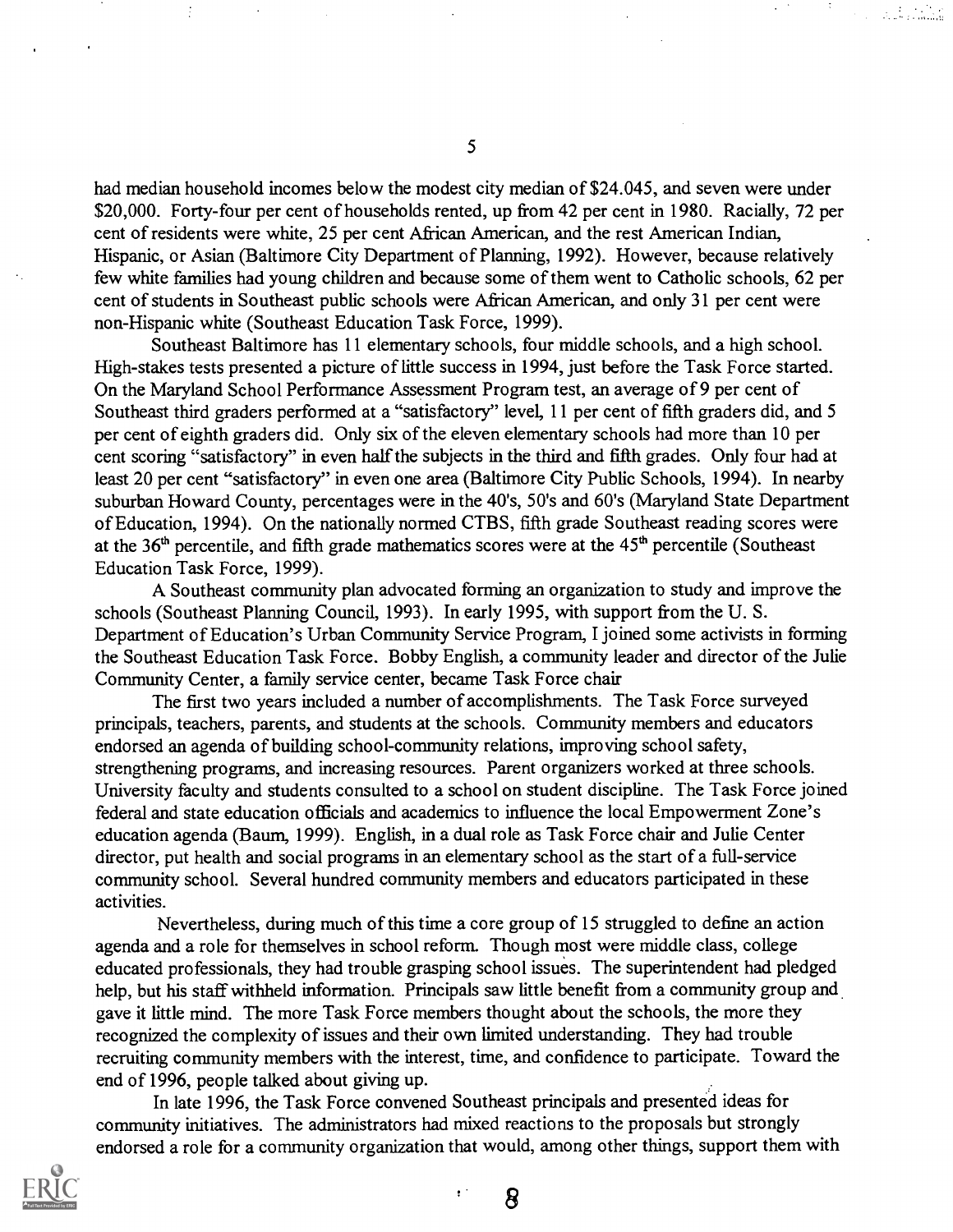the system administration. The discussion gave Task Force members the confidence to proceed. They went on to articulate priorities, which became the basis for a community plan on education. They added projects. They recognized that what they knew about already--families and the community--affected children's education, and they concentrated on family and community interventions, leaving curriculum and pedagogy largely to teachers and principals.

#### A CASE OF SCHOOL FACILITIES PLANNING

Several Task Force members became interested in school facilities, because they presented issues people could understand. Rundown buildings, collapsing ceilings, unsafe drinking water, and no play space were clearly problems. Schools without air conditioning were a discomfort and health hazard during warm months. Overcrowded schools, particularly those without classroom walls, distracted children, turned accidental brushes into fights, and hampered teaching and learning. In neighborhoods without an elementary school, young children had to walk long distances, often across dangerous streets, to and from school.

#### K-8 Schools

Task Force members began to think about how facilities' location and design were related to teaching and learning. Ed Rutkowski, a long-time community activist, co-author of a book on Southeast's "urban transition zone" (Pollock and Rutkowski, 1998), and founder of a community organization and a community development corporation, became taken with K-8 schools.

K-8 schooling was in the Baltimore air in the early 1990's. The school system, a local foundation, and parent groups considered its potential. Some looked at how students in grades 6 through 8 did in middle schools and K-8 schools. Scant evidence on the city's few K-8's suggested that students there did better but also showed that those students came from families with higher socio-economic status, a familiar correlation. Parents who wanted K-8's tended to emphasize smaller school and class size and proximity to home. In addition, though no one said so publicly, neighborhood K-8's would keep white children longer in predominantly white schools.

Rutkowski headed up Task Force interest in K-8's in early 1997. Task Force members concluded that reconfiguring Southeast elementary and middle schools into K-8's would avoid a painful transition to middle school, lower the dropout rate, decrease violence, and make schools safer. Rutkowski focused on numbers: could students be reallocated in a way that would give existing elementary and middle schools reasonable K-8 enrollments? He got University of Maryland Professor Alex Chen to map where students lived and experiment with zone boundaries.

I was skeptical about the effects of grade reconfiguration alone in improving education, and I wanted to look at data on the academic performance of middle grade students in K-8's and middle schools. A canvass of education experts and review of published studies produced sparse, inconclusive evidence. Many K-8 schools were private or religious, and many of the public K-8's were rural. It was hard to draw conclusions about urban students. At the same time, much of what seemed to contribute to good academic performance and student behavior in K-8's had less to do with grade configuration than the schools' small size, ongoing relations between teachers and students, positive climate, and good teaching--conditions that could be implemented in middle schools, as well (Eccles, Lord, and Midgely, 1991; Southeast Education Task Force, 1997).

When I presented these findings to the Task Force, Rutkowski expressed the view that Southeast conditions were distinct and that K-8's there would produce noteworthy results that



6

**Cardinal Condition**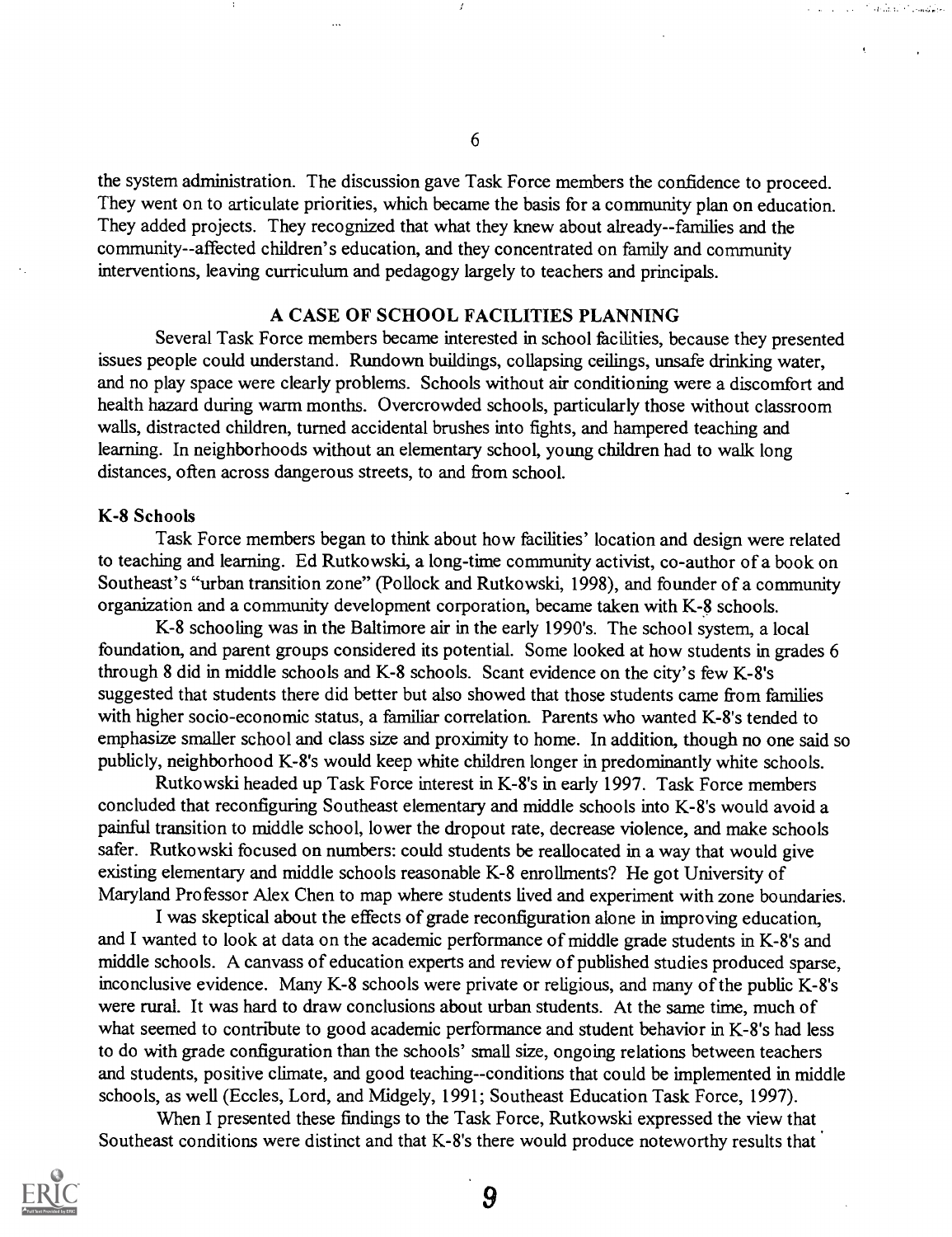future resource could document. Chen was beginning to produce useful maps, and Rutkowski organized an Ad Hoc K-8 Committee to try to establish K-8's in Southeast Baltimore. The group elaborated a rationale for K-8 schools, and Rutkowski elicited interest in an area assistant superintendent and some principals.

#### School Facilities

Around this time, the school board decided to take a comprehensive look at the system's facilities. In March, 1998, 3D/International, consulting engineers, issued a report. Their study, focused on buildings' physical condition, shed no light on the feasibility of K-8 schooling, which concerned how buildings could be used. At the same time, the staggering price tag of \$606,000,000 to bring 180 schools up to standards caught everyone's attention and pushed the board further in taking an overall look at the system. Because the school-age population had declined and had shifted within the city, the board launched a comprehensive rezoning initiative. That touched on questions the Task Force cared about.

In September, the Baltimore City Public School System (BCPSS) Rezoning Task Force Curriculum Subcommittee issued draft standards for types and sizes of spaces schools required. The Subcommittee proposed standards for different school levels, including, eventually, K-8's. The rezoning offered Task Force members an audience and decision points for promoting their interests. Everyone on the Task Force knew of schools with deficient, harmful conditions. Those that lacked air conditioning were oppressive and dangerous to asthmatic students in the hot months. Three elementary schools were severely overcrowded. They were designed without classroom walls, but they were not the only Southeast schools where the absence of walls created constant noise and distraction. Some schools lacked playground space, libraries, or both, and one did not have a cafeteria.

The Task Force decided to conduct its own research, visiting schools to see whether the engineers' report accurately described conditions and whether schools had the space the Curriculum Subcommittee considered necessary for good programs. Eight of 16 principals participated. During early 1999 an ad hoc facilities group analyzed the documents and principals' responses, drafted a summary, invited principals and area executive officers (formerly, the area assistant superintendents) to discuss findings, and contemplated a report to the school board. Bobby English would lead a presentation on short-range needs while Rutkowski would launch a long-range facilities planning process.

Task Force members appeared before the school board in June with a report on "Critical Needs for Capital Improvements in Southeast Schools" (Southeast Education Task Force, 2000). It declared such "critical immediate needs" as overcrowding; heating, ventilation, and air conditioning problems; open classrooms without walls; lack of playground space; and faulty exterior lighting and offered "do-able solutions" for each.

After English and representatives of schools with facility problems presented the report to the board, Colene Daniel, the board remember with primary responsibility for facilities, met with the Task Force and the schools. During the summer, Daniel, administrative staff, school staff, parents, and Task Force members worked on problems. Air conditioning and outside lights at one school were fixed. However, space limitations at another made it impossible to build an addition to relieve overcrowding, and the board decided, instead, to reduce enrollment by sending students who lived outside the zone to their proper schools. The space that turned out to be too small for



7

and a nature model of

- 1 O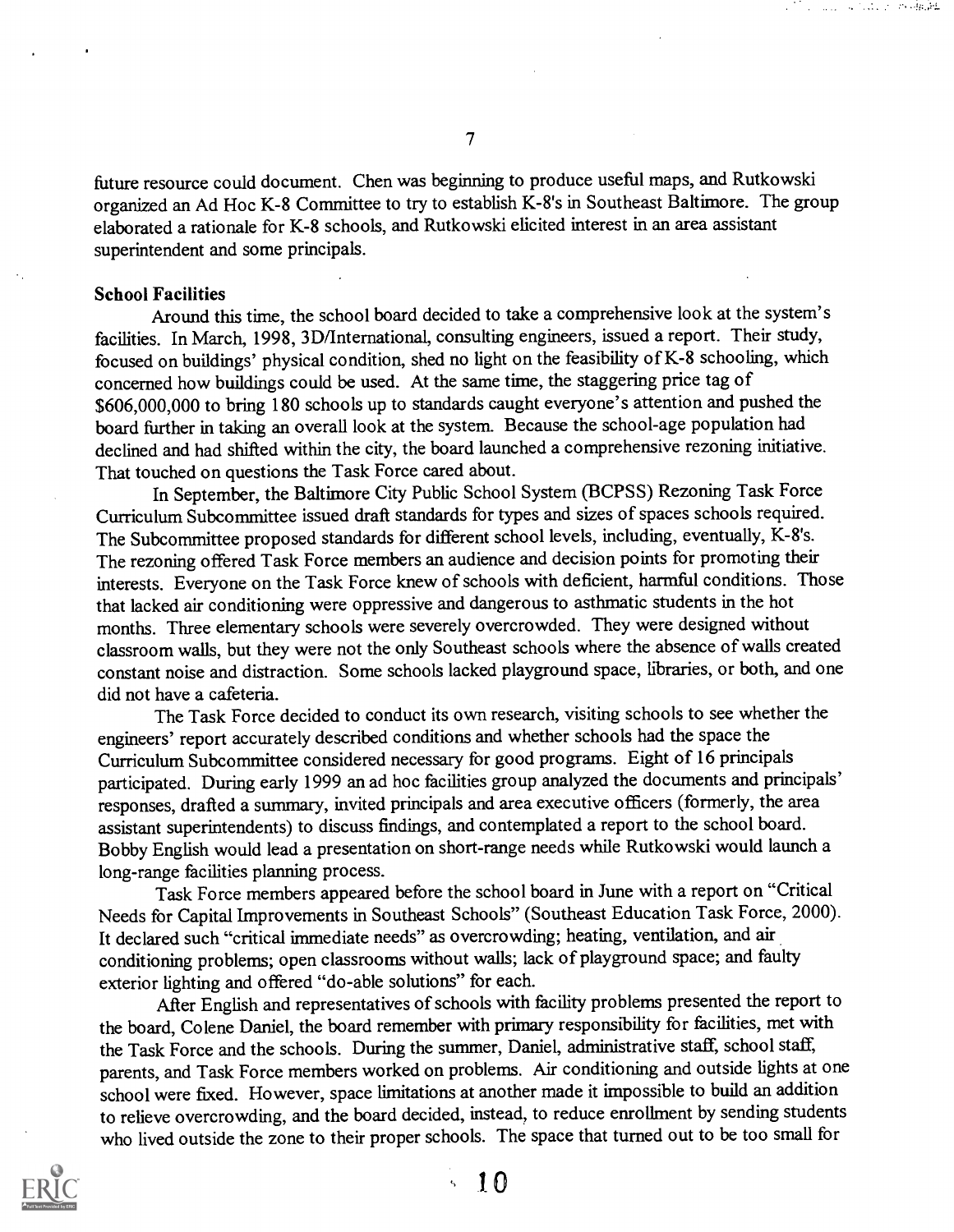an addition was resurfaced for playground use.

### Long-Term Facilities Planning Developing a Plan

Rutkowski's Long-Range Capital Improvements Committee began to develop a plan for all Southeast school facilities. During the summer, the committee went over the area in detail, considering how school boundaries could be drawn to reduce overcrowding and make K-8 schools feasible. They divided Southeast into four sectors, each with distinctive social characteristics, population trends, and, perhaps, school preferences. As they proceeded, they found an area north of Patterson Park, in the "urban transition zone," that had many children but no schools. They wanted a school built there.

The committee knew best the area around Patterson Park, one of the city's grand parks, in the center of Southeast Baltimore. They knew less about the area in the west, where many lived in public housing, or the east, which mixed public housing residents and immigrant families. They felt most confident about recommendations for the middle area, and they planned public forums in each sector, to give educators and residents the chance to respond to initial ideas and suggest others. The first would be in Canton, south of the park, on September 18, 2000.

Six days before that meeting, BCPSS issued recommendations from its facility utilization study. It proposed closing 12 city schools. BCPSS would build two pre-K-8's and a middle school and would reconfigure 24 schools into pre K-8's, magnet middle and high schools, a zoned high school, early childhood centers and 7-12 schools. No Southeast school would be closed. To the contrary, the system expected rising enrollment in Southeast and would build a new school there. It would be a pre-K-8, intended to reduce enrollment at three overcrowded elementaries and a huge middle school that would be razed and replaced by a smaller school. Other schools would continue pretty much as at present, with a few changes. Rutkowski's committee viewed the recommendations favorably.

When the Canton education forum convened, the 100 attendees included Carmen Russo, who had just become system CEO; Elizabeth Morgan, chief academic officer; and Gary Thrift and Patricia Abernethy, assistant executive officers for 13 of the 16 Southeast schools. Two school board members, two city council members, five State legislators, two of the mayor's staff, three principals, five pastors, two foundation staff, two community organization directors, and a couple of citywide education activists joined the meeting.

Rutkowski presented the draft plan, in which K-8's were prominent. The Task Force proposed building a new K-8 northeast of Patterson Park. It wanted an elementary school currently being expanded to be made into a K-8, and it recommended that the middle school that would be razed be replaced with a K-8. It proposed reconfiguring three Canton area schools into K-8's. Plans for the far west and east remained to be filled in.

Parents talked up the safety benefits of K-8's for children going to school near home. A middle school teacher gave a positive review to a K-8 in a nearby neighborhood that, like Southeast, was racially and economically mixed. Administrators called attention to details and tradeoffs in K-8 models. Parents and teachers from overcrowded schools emphasized the need for a new school and rezoning to make schools manageable.

At last CEO Russo spoke. She had been on the job only ten weeks, she said, but she knew about facilities and Southeast. She called the forum a model for other communities. And she

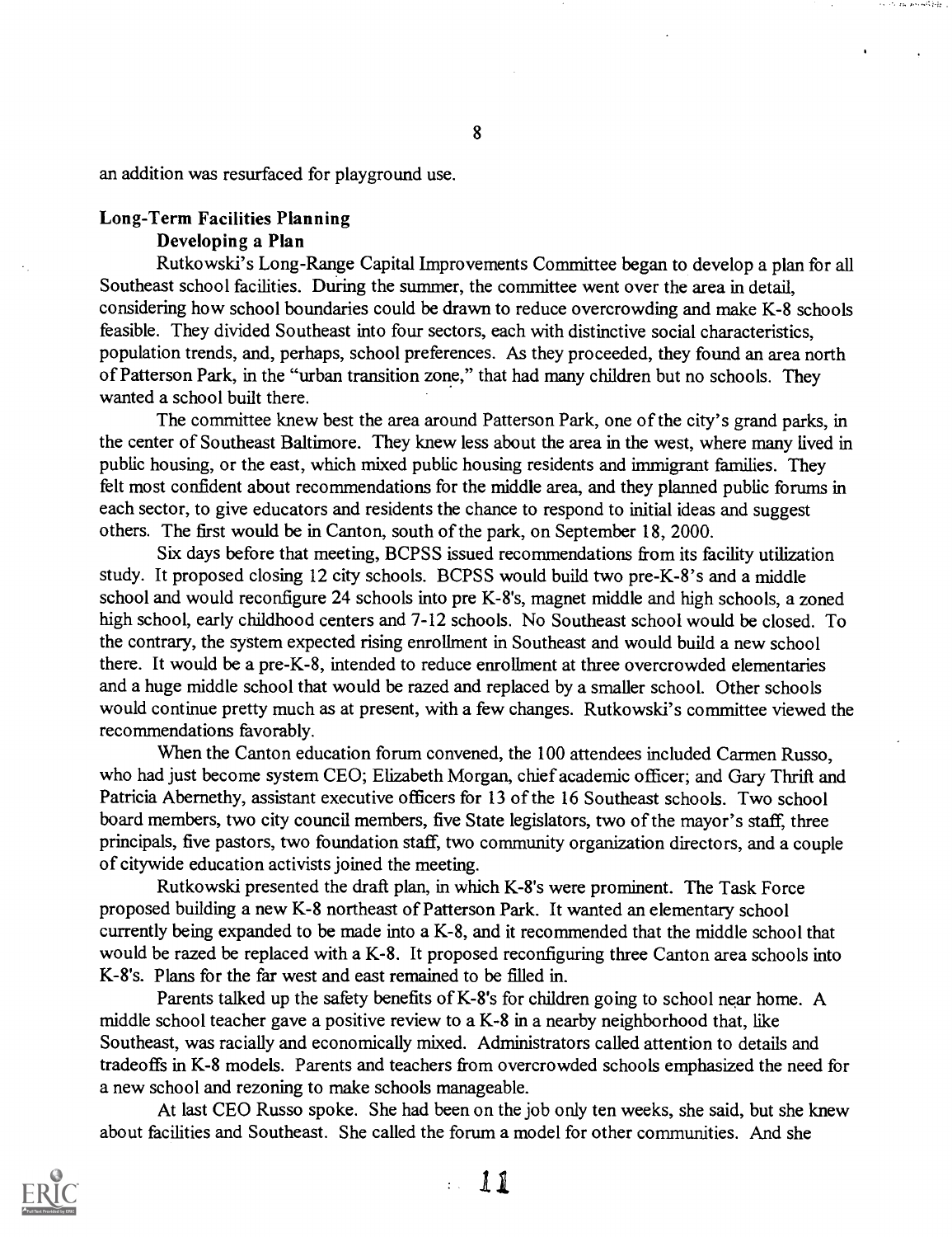wanted the community's help, lobbying with the governor and State legislature to get funding BCPSS had requested. The Task Force looked ahead to other forums.

After this meeting, once again I contacted education experts and searched publications for research on K-8 schooling. Two BCPSS K-8 proponents, asked for the evidence on which they based their positions, both sent copies of the earlier Task Force report on K-8 research. In the end, three years had not provided any more conclusive evidence. In a new "K-8 Fact Sheet," I emphasized to the Task Force that what mattered more than grade configuration were characteristics of good schools, often found in K-8's but, for the most part, implementable in any configuration. While continuing to advocate K-8's, Task Force members began to fill in details with these features.

#### Getting the Plan Implemented

After forums in all sectors, Rutkowski's committee completed their long-range Southeast school facilities plan in February, 2001 (Southeast Education Task Force, 2001). Bobby English, Ed Rutkowski, and I then presented the plan to CEO Carmen Russo and Southeast area executive officer Patricia Abernethy. Russo noted that the system's plan included a new Southeast school, which it proposed making a K-8 with a math-science-technology emphasis, and which depended on State approval to move ahead. The State awaited specification of a site.

English turned to K-8 schools. She acknowledged that research was inconclusive but underlined the virtues associated with good K-8's, such as small size, community ties, and longterm relations between teachers and students. Abernethy responded that research did not favor K-8's over middle schools. Still, Russo said, she took community preferences seriously. Even so, she noted that redesigning elementary school buildings for middle grade use was costly. She concluded with a request for help tying down a site for the new school, and Rutkowski and English pledged to find one.

Task Force members identified a location that was near where students lived and potentially available and recommended it to Russo, who informed Yale Stenzler, executive director of the State's Interagency Committee on School Construction. He responded with a more fundamental concern, whether enrollment projections justified a new K-8 school at all. New State Rated Capacity (SRC) figures for school buildings were higher than previous numbers and permitted more students in the schools. .

Russo, convinced the SRC's had little relation to conditions in overcrowded schools, particularly those with few classroom walls, invited Stenzler to join her in visiting three Southeast schools to see how space was really used. As a result, he concluded that the usual method of determining capacity could not be used for schools like these, and he proposed working with BCPSS to develop a comprehensive plan for six existing schools and the possible new school.

Rutkowski and English advanced the cause of the new school politically by inviting Stenzler to meet with them and members of the State legislative delegation, who noted their support for the community's preferences. Rutkowski and English bolstered their case technically by assembling data on population changes and enrollment trends. They discussed the influx of immigrants attracted by a resettlement center and noted homeownership initiatives.

Over the next year, discussion went back and forth between BCPSS and Stenzler's office. The State wanted to be sure projected long-term enrollments justified a new building. Task Force members kept in touch with Stenzler and worked with the school system to make the case.



**ALL STREET**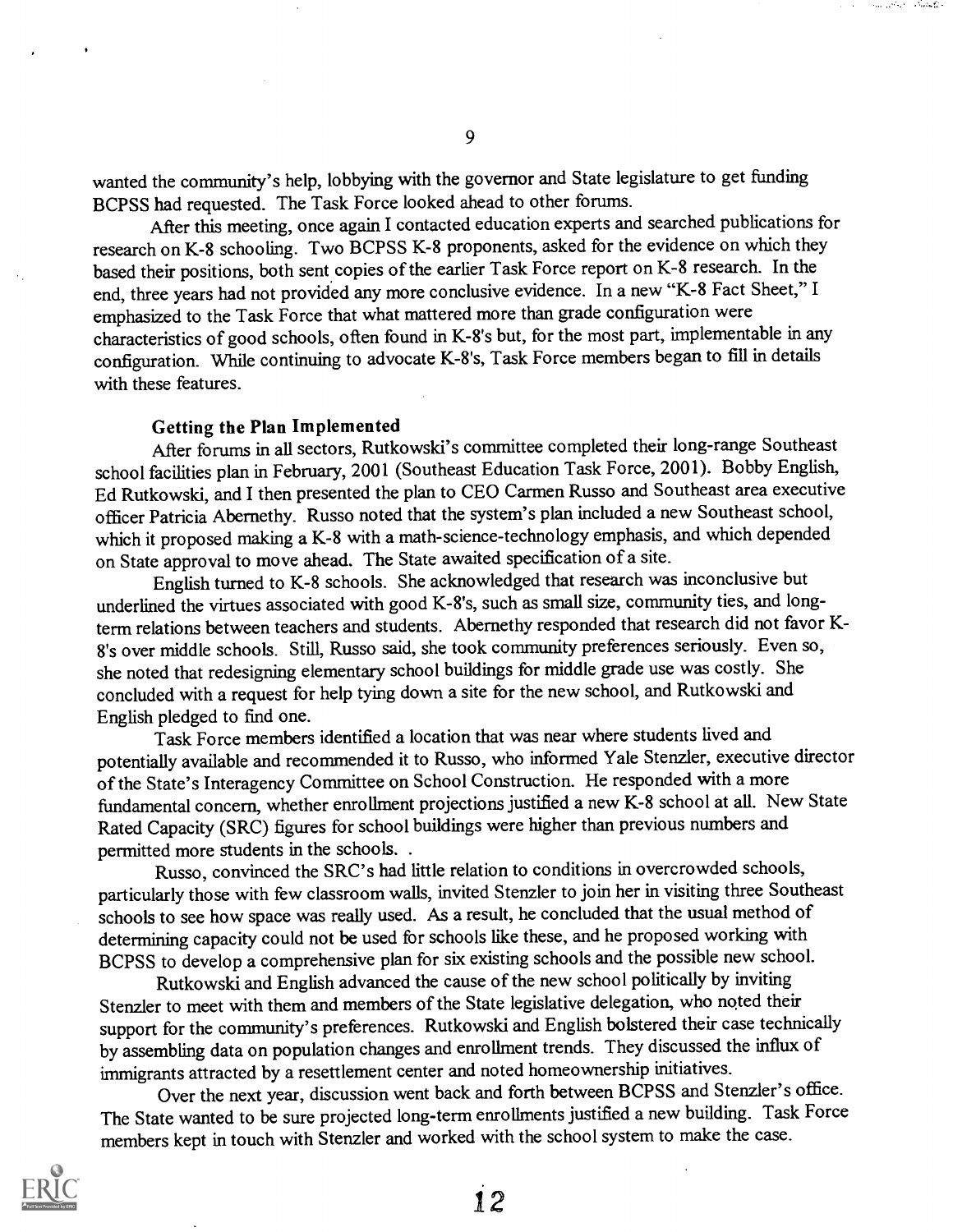Though uneasy about enrollment projections, Stenzler recommended construction of a Southeast Baltimore K-8 to the State Board of Public Works, which approved it in May, 2002.

Still, the site was uncertain. Task Force members had identified several possibilities, getting the mayor's support for one, but each had problems. The Task Force convened a community meeting to evaluate and prioritize sites. The school system hired a consultant to work with community members and select a location. Meanwhile, in November, Baltimore voters approved bonds that would pay for the city's contribution to construction of the school, among other projects. However, budget crises in both BCPSS and the State raised questions about when the project could proceed. While the consultant moves ahead with site selection, fiscal uncertainty has put the school in limbo.

#### ANALYSIS AND CONCLUSIONS

#### Community Engagement in Research

Meagerly funded community organizations are normally too busy implementing projects and looking for money to have time for research. Thus they are constantly at risk of taking an uninformed position. The field of education puts them especially at risk, because issues are complex, school systems discourage public discussion and participation, and community organizations have few places to educate themselves. Yet the Southeast Education Task Force engaged in research on a number of occasions.

First, I conducted two research reconnaissances on K-8 schools. Both were inconclusive, except to indicate that K-8 schools seemed to do well with students because the schools had several features of generally good teaching. Task Force members who wanted K-8 schools did not alter their preferences in response to the first report, but some began to emphasize school features after the second. Second, Alex Chen mapped student residences and experimented with K-8 zones that fit school capacities. His work, in finding feasible zones, encouraged Task Force K-8 advocates to continue, and they presented the maps to the school board and others in the system to advance their cause.

Third, Bobby English, using an engineers' survey of school conditions and standards for space use, organized interviews of principals and school site visits that provided an assessment of needed short-term repairs and renovations and contributed to a long-range facilities plan. Fourth, Ed Rutkowski directed a planning group that drew on State Planning enrollment projections, Interagency Committee school capacity figures, Chen's maps, and local knowledge about population changes and homeownership trends. He and English organized community forums to elicit community members' ideas and preferences. The analysis shaped a school facilities plan.

Fifth, a research assistant studied the school capital improvements planning and budgeting process. Her report directed Task Force attention to Yale Stenzler early on and guided strategy later on. Sixth, Rutkowski and English called on others who knew neighborhood properties and land use and population trends to identify school sites and justify the new school proposal. Seventh, English, Rutkowski, and others drew on their knowledge of local political relations to organize support for the new school proposal and site.

The institutional and political research and the plumbing of local knowledge are commonplace for community organizations, often their main research. Some community organizations engage in data analysis, interviews, and site visits like those that went into the school repairs report and facilities plan, but these activities require considerable time or, alternatively,

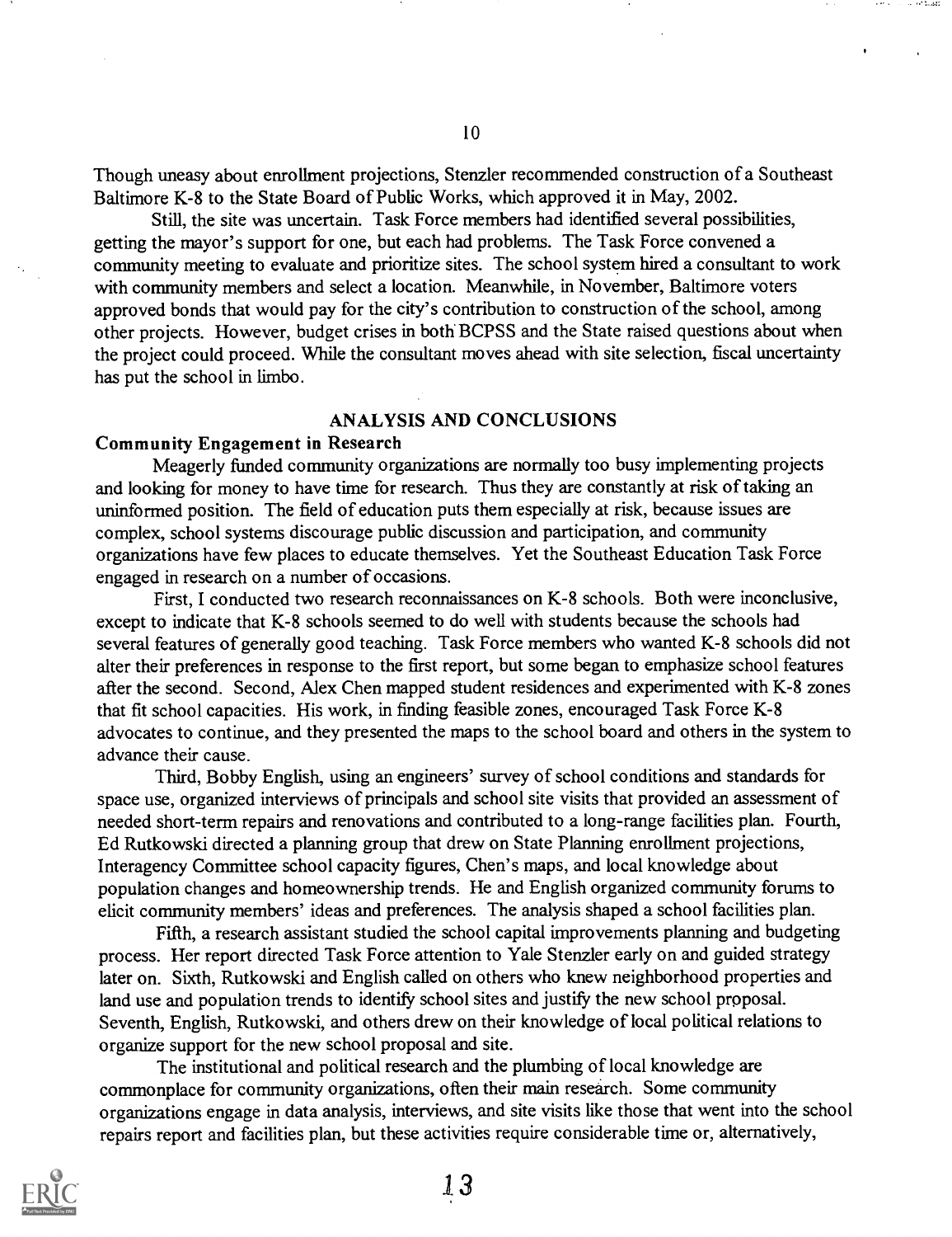money, both scarce. English and Rutkowski contributed a great deal of time, as an extension of their professional roles. The mapping and K-8 research reviews, unusual for community organizations, were possible because the university had funding to assist.

These episodes suggest lessons regarding when community organizations are likely to conduct and use research. A first lesson goes back to the Task Force's two years of talk that eventually made work possible. Even though people had no idea what to do, they kept trying to educate themselves--by surveying school staff and families, convening meetings, and discussing what they had seen at schools. As the Task Force initiated projects, members reflected on their progress. Crucially, they persisted through the first years because they had leadership that took knowledge seriously and cared about its action implications. English formally led, but others also wanted to base decisions on information. Their college and professional backgrounds distinguish them from many who participate in lower income communities, but their training per se was less important than their interest in reflecting on what they did and tacitly treating projects as action research. The university partnership fostered this interest by introducing faculty and students who could engage in research, but also just took knowing seriously.

Second, an organization must have the capacity to engage in research. Volunteers can collect local information, but they lack time to engage in ongoing or systematic research. Moreover, few residents, particularly in lower income communities, can readily analyze data or interpret published research. Community organizations need staff for continuing research. In this case, extraordinary volunteering, along with funded university assistance, made research possible.

Third, an organization will study a particular issue when it considers it researchable. People must believe that additional information would be useful in deciding what to do and that it is possible to get that information. They must feel confident they have relevant expertise and time. The K-8 and facilities issues satisfied these conditions.

Fourth, an organization is more likely to engage in research when others on whom it depends will base their action on knowledge. The school board commissioned a facility assessment and launched a comprehensive rezoning initiative to get information about schools and students before making decisions. The Task Force tried to influence the system by collecting information that contextuated Southeast positions in the system's framework.

The research reviews on K-8 students suggest a qualification to these generalizations. The research did not lead Task Force members to reconsider their commitment to K-8 schools. The main reason is that, as laypersons who felt unable to make knowledgeable suggestions about curriculum or pedagogy, they seized on K-8 schooling as a formula for setting middle grade education right. Once taking that premise, they assiduously calculated enrollments and capacities, drew maps, and identified new school sites. Moreover, even though the university research cast doubt on the simplicity of the formula, they took support from other, softer research circulating in the school system: reports that eighth grade test scores were higher in K-8's than in middle schools. The university research eventually had an impact, when some Task Force members began to emphasize the elements of good schooling suggested by that research. These episodes indicate that a community organization may resist using research insofar as it jeopardizes an opportunity to act. Thus the logic of action outweighs the logic of research. ý.

#### Using Research to Influence School System Decisions

The Task Force invoked research to get the school system to support three facility



s so os pragados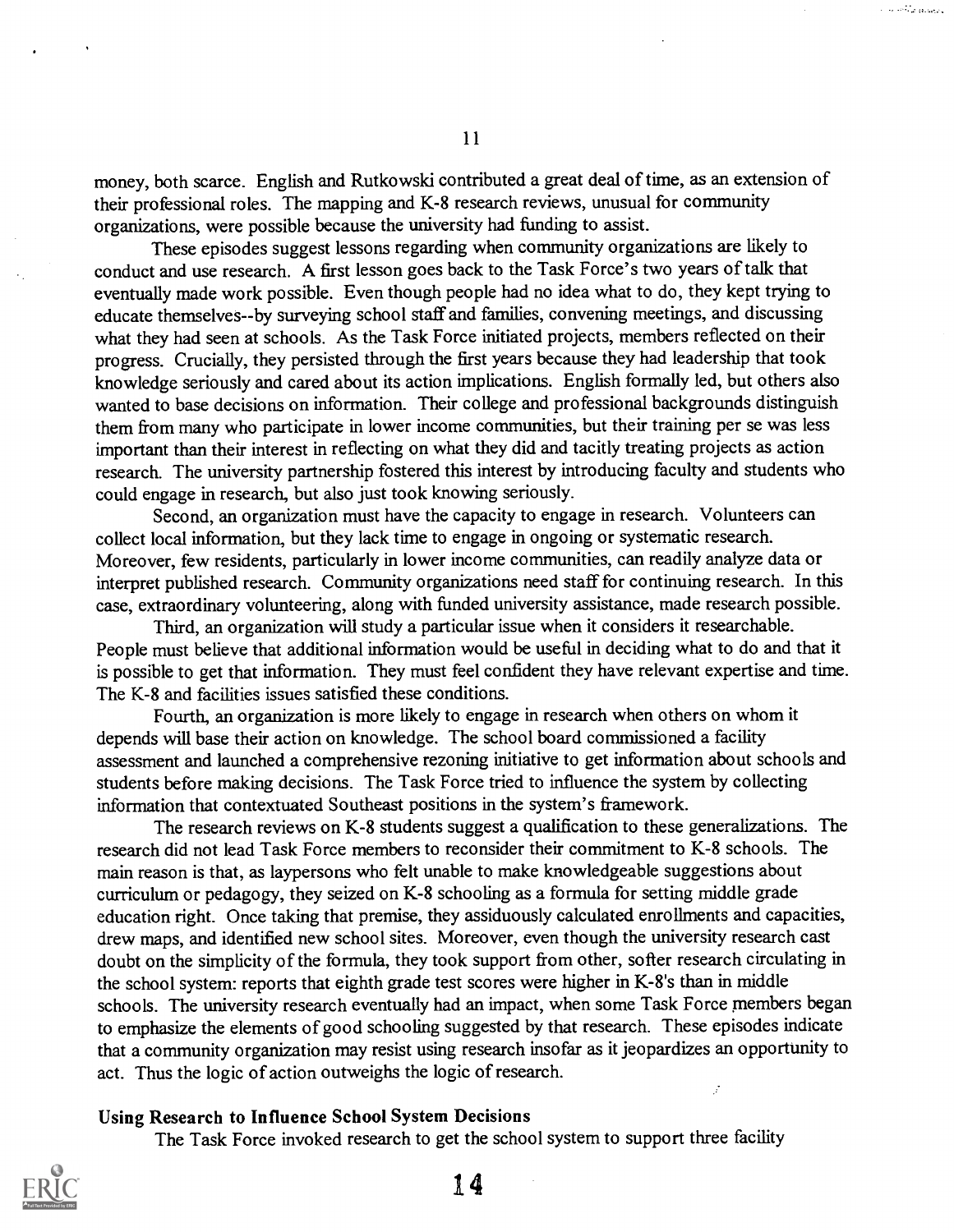priorities: school repairs and renovations, construction of a new school, and creation of K-8 schools. The efforts had mixed results.

The Task Force used research successfully in getting repairs and improvements. It persuaded the school board to fix air conditioning, repair outdoor lights, and resurface a play area. Assembling principals, teachers, and parents, the Task Force gave the board information that described problems and identified solutions, and the system had money to respond.

The school system and the Task Force independently concluded Southeast Baltimore needed a new school. Moreover, they both wanted it to be a K-8. The Task Force did not influence BCPSS' initial decision, though its agreement reinforced the system's position. However, the Task Force conducted and used a combination of technical and political research in working with the system to influence State decision making. English, Rutkowski, and others gave local and State school officials information about properties, population changes, and homeownership trends. They organized local political support for one of the sites, and they organized political lobbying for State endorsement of a new school. Without this researchinformed Task Force effort, the school system might have relegated a new Southeast school to a back burner, or the State might not have improved construction

The Task Force used research on K-8's to less evident advantage. To begin with, the research was inconclusive, though, ironically, the only systematic research summary BCPSS had came from the Task Force. It is unclear who in the system read the report and what conclusions they drew from it. If anything, it seems to have reinforced general interest in K-8's. In fact, in September, 2001, CEO Russo, after expressing skepticism about K-8 research to the Task Force delegation earlier, announced the creation of 17 K-8 schools. Research, she said, supported them: eighth grade test scores were higher in city K-8's than in middle schools. However, none of these new schools would be in Southeast. If, as Russo told the Task Force, she took community preferences seriously, she had forgotten what Southeasterners preferred.

Thus the community organization used research to influence the school system's allocation of funds available for facility improvements and to influence State education decision makers in supporting a system proposal. It did not succeed in influencing system policy- -about designating new K-8 schools--though organized effort could affect future decisions. These episodes suggest lessons about when community organizations may use research influentially with a school system.

First, generally, research can be influential when it helps solve an identified problem. The Task Force worked within the parameters of the school system's comprehensive rezoning proposals, and it assisted BCPSS in justifying a new school and finding a location for it.

Second, research can be influential in introducing a new problem when it also points to a solution for that problem. The report on short-term improvement needs coupled each problem with one or more remedies.

Third, with a system like education, where issues are typically couched in technical terms, a community organization will have more influence with its research if it takes the technical formulations into account. Thus the report on short-term improvements began with a statement that the Task Force had analyzed the engineers' facilities report and the Curriculum Subcommittee's space standards, and the Southeast facilities plan acknowledged BCPSS enrollment numbers and State building capacities.

Fourth, one type of information that community organizations have that can give them influence with schools and other large systems is local knowledge--about people, places, social



12

 $\mathcal{L}_{\mathcal{A}}(\mathcal{B})\subset\mathcal{B}$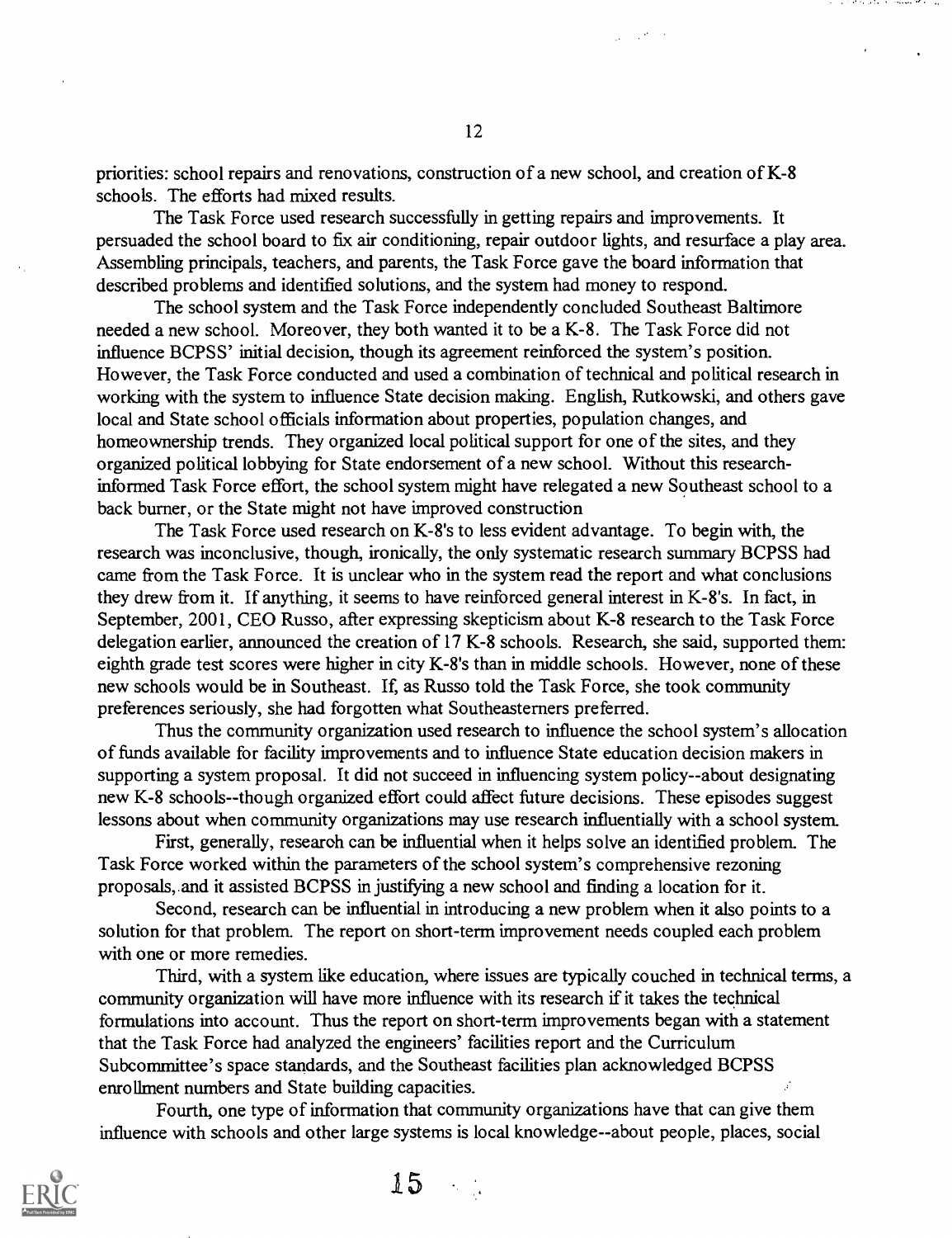relations, culture, and plans. In particular, an isolated system like the public schools knows little about many community aspects, from housing to land use to transportation to public safety. Hence community members can help translate general policies into something implementable. For example, the Task Force presented information on properties and neighborhood associations.

Fifth, another type of information that community organizations can use influentially with or against a school system is political. Community groups know neighborhood leaders and elected officials. They know who has interests in what, how to form coalitions, and how to organize. In this case, the Task Force used simple political research to reinforce their case with the school system, the mayor, and the Interagency Committee.

The main failure to influence the school system involved getting Southeast schools reconfigured into K-8's. Yet the failure was not one of research, so much as of action. It was not technical information, but political information, regarding Southeast preferences, that might have persuaded the CEO to include Southeast in the new round of K-8 schools. The Task Force could have persisted in pressing the administration. The episode suggests additional circumstances when community organizations' use of information can influence a school system. When technical research about a policy is ambiguous, political information--about a community's interests--may influence a system to implement the policy. When a system considers interventions that are essentially experimental, community preferences can be influential because they tell the administration where the interventions may get a boost from local support.

### Community Organizations, Research, and School System Accountability

At best, accountability refers to an organization's "doing the right thing." A school system, for example, takes educational research seriously, and administrators do whatever they can to introduce and support staff and involve students and parents in implementing, monitoring, and evaluating programs and practices based on tested knowledge. A system that operates this way should be especially likely to stimulate and support children's learning. The problem is that tested knowledge is unsystematic, often ambiguous, and generally linked to local context. Some interventions rest on demonstrably better ideas than others, but there is a broad area of uncertainty, where initiatives should be treated as' action research.

At worst, accountability is purely political, where one organization seeks to get another to do what it wants, regardless of the intellectual basis for its preferences. Thus political pressures may force a school system to adopt and implement policies that make little sense, in general, in relation to its students, or both. Rarely is a request of a school system couched in such crude terms, but anxiety about children's education in the context of inconclusive research has led to many school reforms where the determining factor seems to have been political.

In any case, community organizations neither generate sophisticated systematic educational research nor wield great political power. They generally defer to school systems on curriculum and pedagogy, with the expectation that educators take research seriously. Humbled by the limitations of their technical knowledge, they say little about what teachers should do in classrooms. Community members concentrate their public requests on issues they feel they understand, such as facilities, school safety, and parent involvement. Though their preferences are not necessarily based on or consistent with formal educational research, they see themselves acting on what they know. They may have considerable local knowledge, regarding community conditions and how policies work at schools, that system administrators lack and could use.



13

:41,41,41,41,41,41,41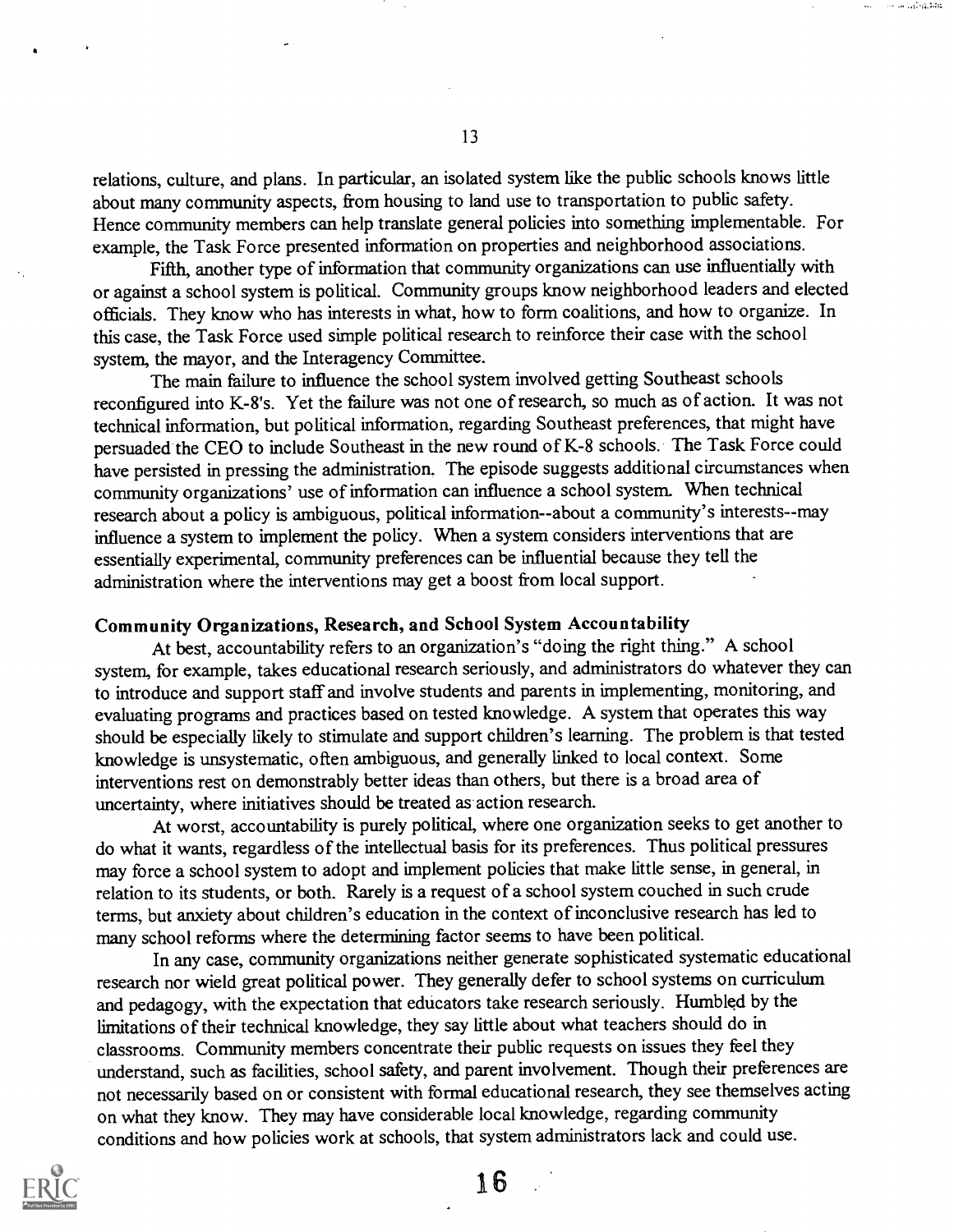In this context, a school system's accountability to community organizations has two meanings. One, taken for granted in the case here, is that the system do its best to educate children. The other is that it respond favorably to periodic requests based on local knowledge. These may range from small, discrete changes in a school, such as replacing lead-contaminated drinking fountains with water coolers, to extensive initiatives, such as the Task Force capital improvements plan for Southeast Baltimore.

The case here, illustrating success in using research to hold a school system accountable for implementing parts of a community agenda, points to two reasons why school systems may respond favorably. One is that they depend on local knowledge, much more than administrators acknowledge, for making programs work. The other is that a school system is far more likely to do what a community wants when it does not involve the classroom than when it intrudes into professional educators' prerogatives. That condition challenges community organizations.

#### REFERENCES

Anyon, J. (1997). Ghetto Schooling. New York: Teachers College Press.

- Baltimore City Department of Planning. (1992). Basic Social and Economic Data. CensusNews 1990. Baltimore: Author.
- Baltimore City Public Schools. (1994). Maryland School Performance Program Report 1994. Baltimore: Author.
- Baum, H. S. (1997). The Organization of Hope; Communities Planning Themselves. Albany, NY: SUNY Press.
- Baum, H. S. (1999). Education and the Empowerment Zone: Ad hoc development of an interorganizational domain. Journal of Urban Affairs, 21(3): 289-307.
- Baum, H. S. (2000). Realities and fantasies of university-community partnerships. Journal of Planning Education and Research, 20(2): 234-246.
- Baum, H. S. (2001). How should we evaluate community initiatives? Journal of the American Planning Association, 67(2): 147-158.
- Baum, H. S. (In press). Community Action for School Reform. Albany, NY: SUNY Press.
- Bobo, K., Kendall, J., and Max, S. (2001). Organizing for Social Change, 3<sup>rd</sup> ed. Santa Ana, CA: Seven Locks Press.

Bryk, A. S., Sebring, P. B., Kerbow, D., Rollow, S., and Easton, J. Q. (1998). Charting Chicago School Reform. Boulder, CO: Westview Press.

Cibulka, J. G., and Kritek, W. J. (Eds.). (1996). Coordination Among Schools, Families, and Communities. Albany, NY: SUNY Press.

Clinchy, E. (Ed.). (2000). Creating New Schools. New York: Teachers College Press.

Coleman, J. S., Campbell, E. Q., Hobson, C. J., McPartland, J., Mood, A. M., Weinfeld, F.D., and York, R. L. (1966). Equality of Educational Opportunity. Washington: U. S. Government Printing Office.

Eaton, S. E. (2001). The Other Boston Busing Story. New Haven: Yale University Press.

Eccles, J. S., Lord, S., and Midgely, C. (1991). What are we doing to early Adolescents? The impact of educational contexts on early adolescents. American Journal of Education, 99(4): 521-542.

Epstein, J. L. (2001). School, Family, and Community Partnerships. Boulder, CO: Westview. Fisher, R. (1984). Let the People Decide. Boston: Twayne Publishers.

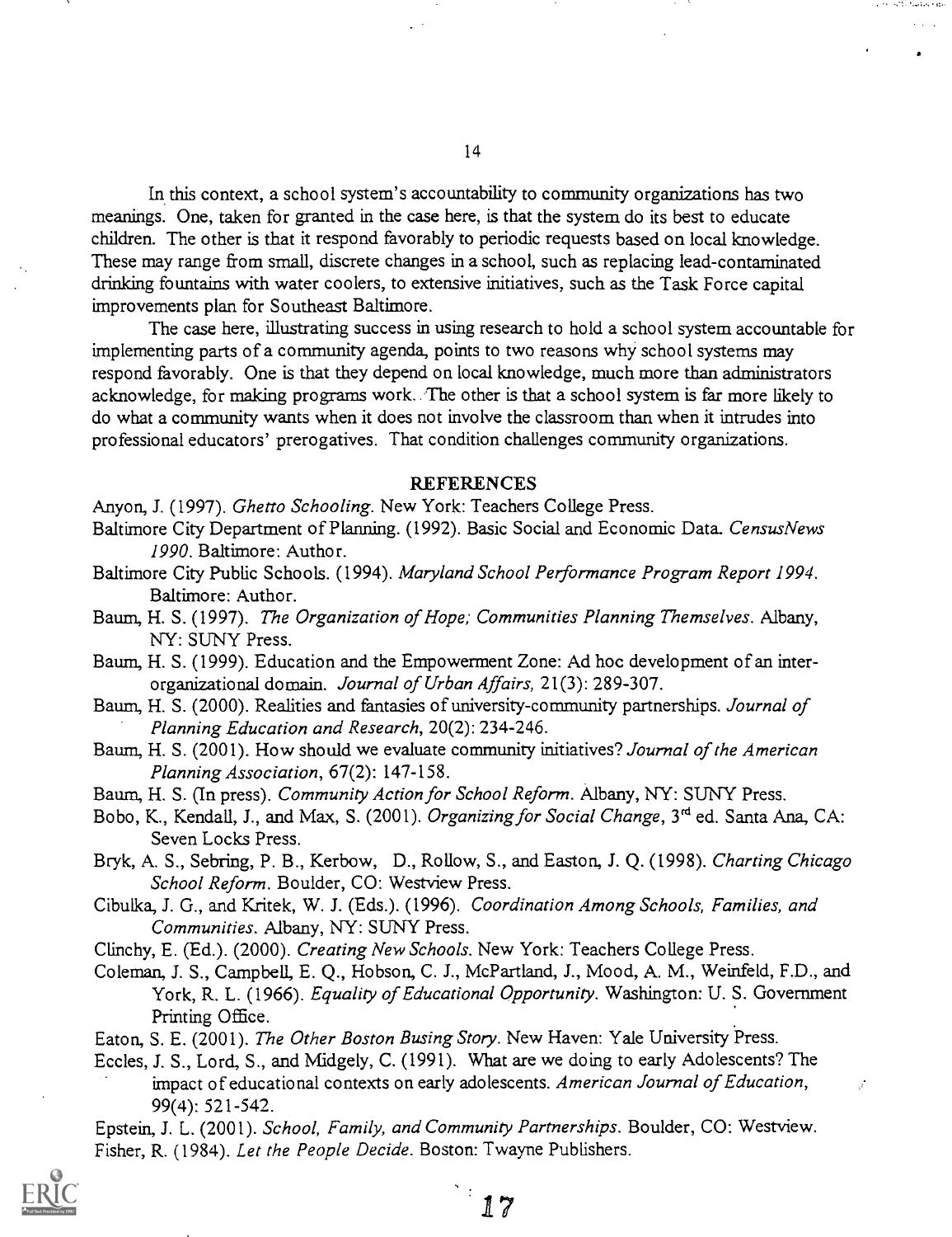- Fordham, S., and Ogbu, J. U. (1986). Black students' school success: Coping with the burden of 'acting white.'" The Urban Review, 18(3): 1-31.
- Fullan, M. (2001). The New Meaning of Educational Change, 3<sup>rd</sup> ed. New York: Teachers College Press.
- Gold, E., Simon, E., and Brown, C. (2002). Strong Neighborhoods, Strong Schools. Chicago: Cross City Campaign for Urban School Reform.
- Gray, R., Jr., and Weeldreyer, L. (2001). Community Organizing for School Reform in Baltimore. New York: Institute for Education and Social Policy, New York University.
- Hargreaves, A. (2000). Professionals and parents; A social movement for educational change? In N. Bascia and A. Hargreaves (Eds.), The Sharp Edge of Educational Change. London: RoutledgeFalmer.
- Henderson, A. T., and Berla, N. (1994). A New Generation of Evidence. Washington: Center for Law and Education.
- Hess, G. A., Jr., (1991). School Restructuring, Chicago Style. Newbury Park, CA: Corwin Press.
- Irons, P. (2002). Jim Crow's Children. New York: Viking.
- Kahn, S. (1999). Organizing, rev. ed. Washington: National Association of Social Workers.
- Kluger, R. (1975). Simple Justice. New York: Vintage.
- Marris, P., and Rein, M. (1982). Dilemmas of Social Reform, 2<sup>nd</sup> ed. Chicago: University of Chicago Press.
- Maryland State Department of Education. (1994). Maryland School Performance Report 1994. Baltimore: Author.
- McDonald, J. P. (1992). Steps in Planning Backwards. Coalition of Essential Schools Fieldbook. Http://www.essentialschools.org/pubs/exhib\_schdes/steps.html.
- McDonald, J. P. (1993). Dilemmas of Planning Backwards. Coalition of Essential Schools Fieldbook. Http://www.essentialschools.org/pubs/exhib\_schdes/dilemmas.html.
- Mediratta, K., and Fruchter, N. (2001). Mapping the Field of Organizing for School Improvement. New York: Institute for Education and Social Policy, New York University.
- Meier, D. (2002). In Schools We Trust. Boston: Beacon Press.
- Mosteller, F. The Tennessee Studyof Class Size in the Early School Grades. Cambridge, MA: American Academic of Arts and Sciences.
- Noguera, P. A. (2001). Transforming urban schools through investments in the social capital of parents. In S. Saegert, J. P. Thompson, and M. R. Warren (eds.), Social Capital and Poor Communities. New York: Russell Sage Foundation.
- Olsen, J. P. (1976). Choice in an organized anarchy. In J. G. March and J. P. Olsen, Ambiguity and Choice in Organizations. Bergen: Universitetsforlaget.
- Orfield, G. (2001). Metropolitan school desegregation: Impacts on metropolitan society. In j. a. powell, G. Kearney, and V. Kay (Eds.), in Pursuit of a Dream Deferred. New York: Peter Lang.
- Orfield, G., and Eaton, S. E.. (1996). Dismantling Desegregation New York: The New Press. Patterson, J. T. (2001). Brown v. Board of Education. New York: Oxford University Press.
- Podl, J. B., Godowsky, S. H., Sczarbrough, M., Steinwedel, C., Devine, C., Katz, C., Lukas, S.,
- and Gainsburg, J. (1992). The Process of Planning Backwards: Stories From Three Schools. Coalition of Essential Schools Fieldbook. Http://www.essentialschools.org/pubs/exhib\_schdes/proback.html.

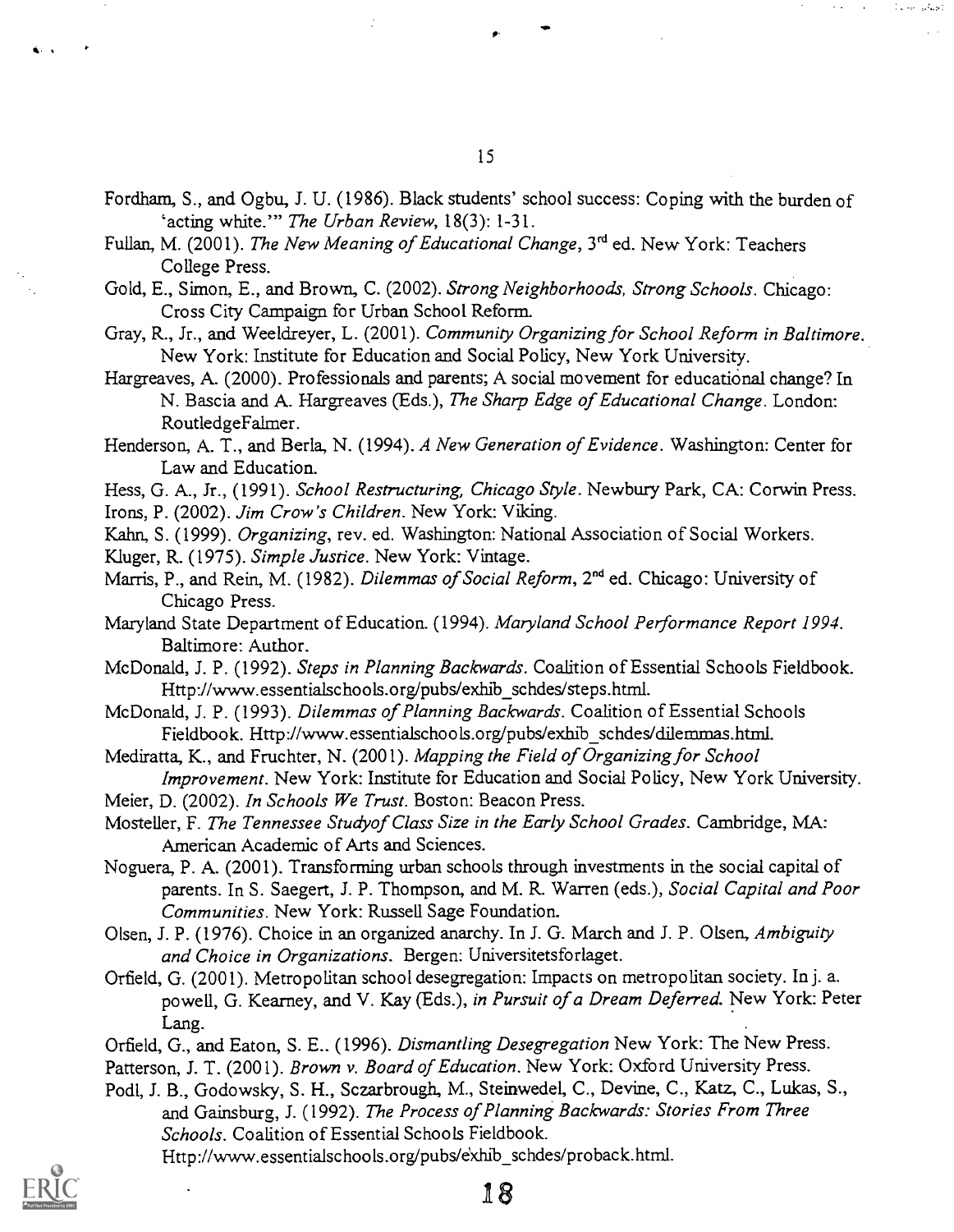- Pollock, M., and Rutkowski, E. (1998). The Urban Transition Zone. Baltimore: Patterson Park Community Development Corporation.
- Reese, W. J. (2002). Power and the Promise of School Reform. New York: Teachers College Press.
- Rubinowitz, L. S., and Rosenbaum, J. E.. (2000). Crossing the Class and Color Lines. Chicago: University of Chicago Press.
- Sarason, S. B. (1995). Parental Involvement and the Political Principle. San Francisco: Jossey-Bass.
- Schofield, J. W. (1995). Review of research on school desegregation's impact on elementary and secondary school students. In J. A. Banks and C. A. McG. Banks (Eds.), Handbook of Research on Multicultural Education. New York: Macmillan Publishing.
- Shirley, D. (1997). Community Organizing for Urban School Reform. Austin, TX: University of Texas Press.
- Southeast Education Task Force. (1997). K-8 Schools: What the Research Shows. Baltimore: Author.
- Southeast Education Task Force. (1999). Southeast Community Plan on Education. Baltimore: Author.
- Southeast Education Task Force. (2000). Report of the Southeast Education Task Force: Critical Need for Capital Improvements in Southeast Schools. Baltimore: Author.
- Southeast Education Task Force. (2001). Recommendations of the Long Range Capital Improvements Planning Committee. Baltimore: Author.
- Southeast Planning Council. (1993). Southeast Community Plan. Baltimore: Author.
- Staples, L. (1991). Roots to Power, rev. ed. New York: Praeger.
- Stone, C. N., Henig, J. R., Jones, B. D., and Pierannunzi, C. (2001). Building Civic Capacity. Lawrence, KS: University Press of Kansas.
- Warren, M. R. (2001). Dry Bones Rattling. Princeton, NJ: Princeton University Press.
- Wells, A. S., and Crain, R. L. (1997). Stepping Over the Color Line. New Haven, CT: Yale University Press.
- Williams, M. R. (1989). Neighborhood Organizing for Urban School Reform. New York: Teachers College Press.



16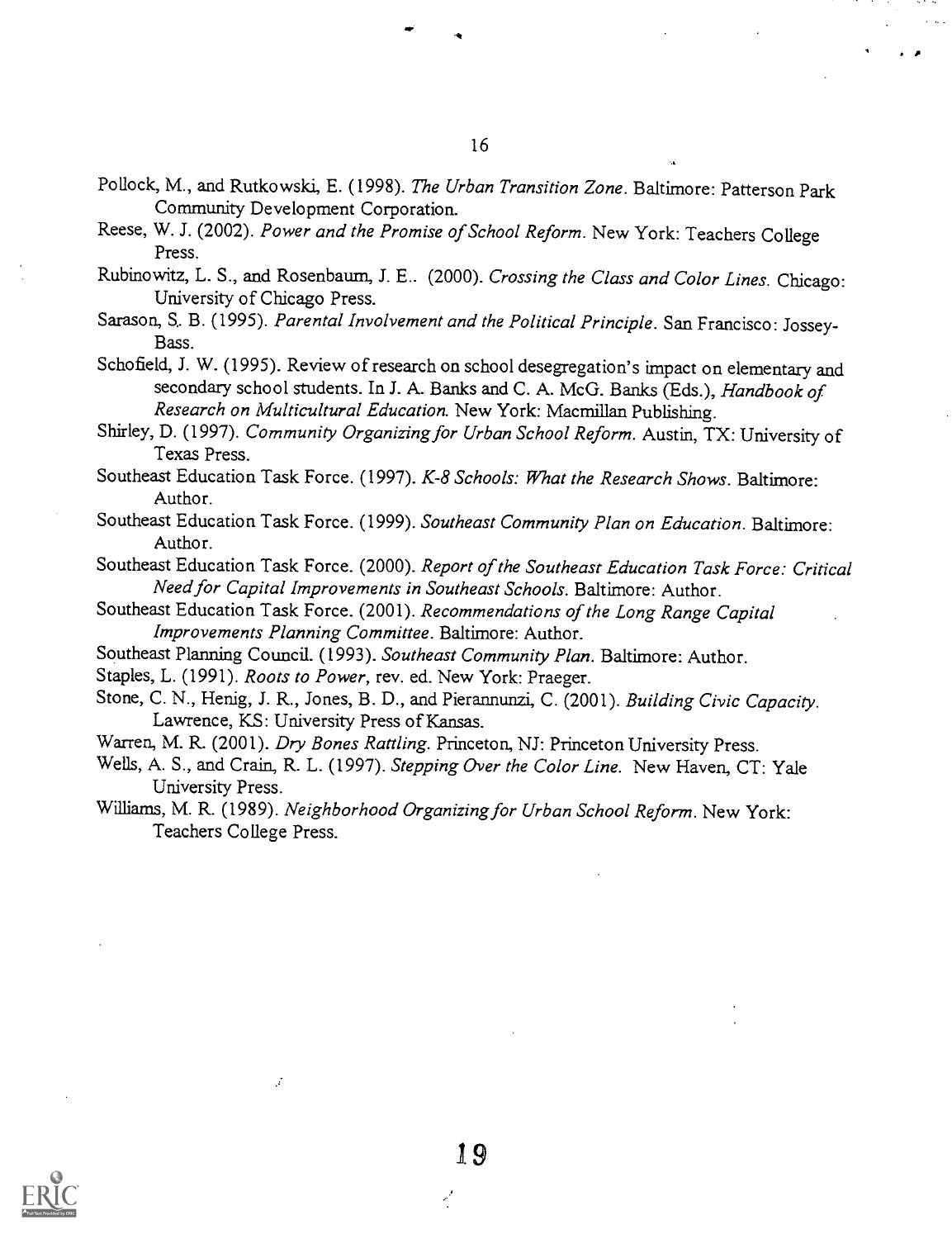|                                  | <b>U.S. Department of Education</b><br>Office of Educational Research and Improvement (OERI)<br><b>National Library of Education (NLE)</b><br><b>Educational Resources Information Center (ERIC)</b><br><b>REPRODUCTION RELEASE</b> | Educational Resources Information Center |
|----------------------------------|-------------------------------------------------------------------------------------------------------------------------------------------------------------------------------------------------------------------------------------|------------------------------------------|
|                                  | (Specific Document)                                                                                                                                                                                                                 | <b>TM034893</b>                          |
| I. DOCUMENT IDENTIFICATION:      |                                                                                                                                                                                                                                     |                                          |
|                                  | Title: "How communities can use reflaze to hold school                                                                                                                                                                              |                                          |
| ttonill<br>Author(s):            | 5. Baum                                                                                                                                                                                                                             |                                          |
| Corporate Source:                | University of Maryland, College Pal                                                                                                                                                                                                 | <b>Publication Date:</b><br>2003         |
| <b>II. REPRODUCTION RELEASE:</b> |                                                                                                                                                                                                                                     |                                          |
|                                  |                                                                                                                                                                                                                                     |                                          |

Ъ.

In order to disseminate as widely as possible timely and significant materials of interest to the educational community, documents announced in the monthly abstract journal of the ERIC system, Resources in Education (RIE), are usually made available to users in microfiche, reproduced paper copy, and electronic media, and sold through the ERIC Document Reproduction Service (EDRS). Credit is given to the source of each document, and, if reproduction release is granted, one of the following notices is affixed to the document.

If permission is granted to reproduce and disseminate the identified document, please CHECK ONE of the following three options and sign at the bottom of the page.

| The sample sticker shown below will be<br>affixed to all Level 1 documents                                                                                               | The sample sticker shown below will be<br>affixed to all Level 2A documents                                                                                                                                                                                                                                                                                                                                                                                                                                       | The sample sticker shown below will be<br>affixed to all Level 2B documents                                  |  |  |
|--------------------------------------------------------------------------------------------------------------------------------------------------------------------------|-------------------------------------------------------------------------------------------------------------------------------------------------------------------------------------------------------------------------------------------------------------------------------------------------------------------------------------------------------------------------------------------------------------------------------------------------------------------------------------------------------------------|--------------------------------------------------------------------------------------------------------------|--|--|
| PERMISSION TO REPRODUCE AND<br>DISSEMINATE THIS MATERIAL HAS<br><b>BEEN GRANTED BY</b>                                                                                   | PERMISSION TO REPRODUCE AND<br>DISSEMINATE THIS MATERIAL IN<br>MICROFICHE, AND IN ELECTRONIC MEDIA<br>FOR ERIC COLLECTION SUBSCRIBERS ONLY.<br>HAS BEEN GRANTED BY                                                                                                                                                                                                                                                                                                                                                | PERMISSION TO REPRODUCE AND<br>DISSEMINATE THIS MATERIAL IN<br>MICROFICHE ONLY HAS BEEN GRANTED BY           |  |  |
|                                                                                                                                                                          |                                                                                                                                                                                                                                                                                                                                                                                                                                                                                                                   |                                                                                                              |  |  |
| TO THE EDUCATIONAL RESOURCES<br><b>INFORMATION CENTER (ERIC)</b>                                                                                                         | TO THE EDUCATIONAL RESOURCES<br><b>INFORMATION CENTER (ERIC)</b>                                                                                                                                                                                                                                                                                                                                                                                                                                                  | TO THE EDUCATIONAL RESOURCES<br>INFORMATION CENTER (ERIC)                                                    |  |  |
|                                                                                                                                                                          | 2A                                                                                                                                                                                                                                                                                                                                                                                                                                                                                                                | 2B                                                                                                           |  |  |
| Level 1<br>Check here for Level 1 release, permitting reproduction<br>and dissemination in microfiche or other ERIC archival<br>media (e.g., electronic) and paper copy. | Level 2A<br>Check here for Level 2A release, permitting reproduction<br>and dissemination in microfiche and in electronic media for<br>ERIC archival collection subscribers only                                                                                                                                                                                                                                                                                                                                  | Level 2B<br>Check here for Level 2B release, permitting reproduction<br>and dissemination in microfiche only |  |  |
|                                                                                                                                                                          | Documents will be processed as indicated provided reproduction quality permits.<br>If permission to reproduce is granted, but no box is checked, documents will be processed at Level 1.                                                                                                                                                                                                                                                                                                                          |                                                                                                              |  |  |
|                                                                                                                                                                          |                                                                                                                                                                                                                                                                                                                                                                                                                                                                                                                   |                                                                                                              |  |  |
|                                                                                                                                                                          | I hereby grant to the Educational Resources Information Center (ERIC) nonexclusive permission to reproduce and disseminate this<br>document as indicated above. Reproduction from the ERIC microfiche or electronic media by persons other than ERIC employees and<br>its system contractors requires permission from the copyright holder. Exception is made for non-profit reproduction by libraries and other<br>service agencies to satisfy information needs of educators in response to discrete inquiries. |                                                                                                              |  |  |

| <b>Sign</b>         | Signature:                                                  | Printed Name/Position/Title:                                  |  |
|---------------------|-------------------------------------------------------------|---------------------------------------------------------------|--|
| here, $\rightarrow$ | Trocy                                                       | rolessar<br>Howel<br>allem                                    |  |
| please              | Organization/Address:<br>"Maryland-VRSP<br>o r<br>Universts | FAX:<br>Telephone:<br>$-405 - 6792$<br>301-314-9583           |  |
|                     | $B(dg)$ , college $l$ a $k$<br>Architecture                 | E-Mail Address:<br>$\mathsf{Date}_U$<br>ソロろ<br>りりろんじ<br>umail |  |
|                     | 20742                                                       | 'umdiedu<br><u>(Over)</u>                                     |  |